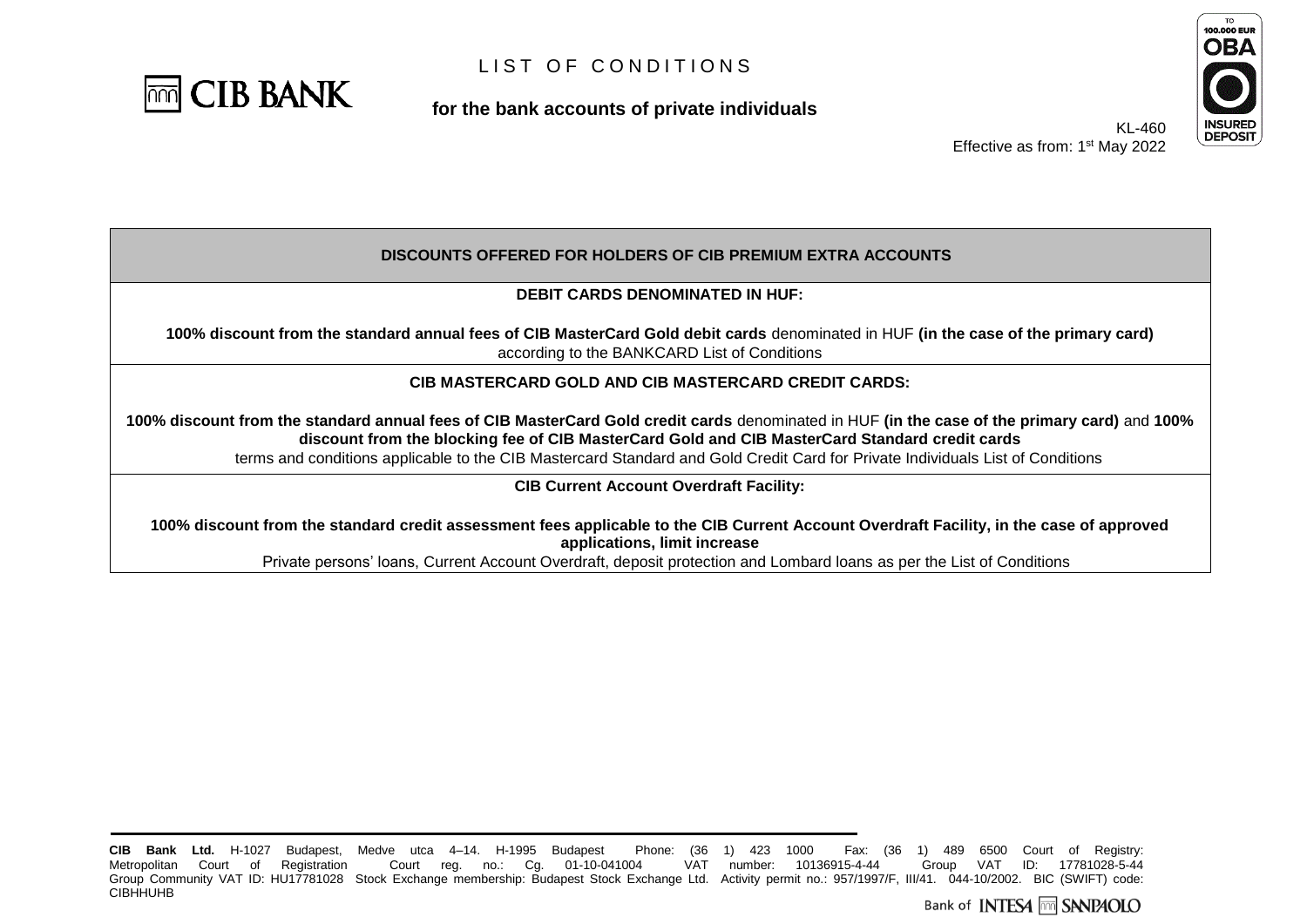

### **for the bank accounts of private individuals**



| <b>HUF ACCOUNTS</b>                                 |                                                                                                                                                                                                                                                                                                                                                                 |  |  |                                                                           |                     |       |
|-----------------------------------------------------|-----------------------------------------------------------------------------------------------------------------------------------------------------------------------------------------------------------------------------------------------------------------------------------------------------------------------------------------------------------------|--|--|---------------------------------------------------------------------------|---------------------|-------|
|                                                     | <b>CIB Online Account</b><br><b>CIB Senior Citizen</b><br><b>CIB PREMIUM EXTRA</b><br>Package<br><b>CIB Classic Private</b><br><b>Account Plus1(not</b><br>(Sales of this product will<br>Account <sup>24</sup><br>offered by the Bank<br>(not offered by the Bank<br>be discontinued from 01<br>after 3 June 2013)<br>after 1 September 2014)<br>January 2018) |  |  |                                                                           | <b>ACCOUNT</b>      |       |
|                                                     |                                                                                                                                                                                                                                                                                                                                                                 |  |  |                                                                           | Annual<br>interest: | AER:  |
|                                                     | Annual interest: 0.01%<br>AER: 0.01%                                                                                                                                                                                                                                                                                                                            |  |  | HUF 0-<br>1,000,0<br>00                                                   | 0,01%               | 0,01% |
| <b>On-demand interest</b>                           |                                                                                                                                                                                                                                                                                                                                                                 |  |  | on the<br>amount<br>betwee<br>n HUF<br>1,000,0<br>00 and<br>5,000,0<br>00 | 0,01%               | 0,01% |
|                                                     | on the<br>amount<br>above<br><b>HUF</b><br>5,000,0<br>$00\,$                                                                                                                                                                                                                                                                                                    |  |  |                                                                           | 0,01%               | 0,01% |
| <b>Unauthorised overdraft interest</b>              | 27,99%                                                                                                                                                                                                                                                                                                                                                          |  |  |                                                                           |                     |       |
| Date of crediting interest on account               | per calendar month, on the last bank working day                                                                                                                                                                                                                                                                                                                |  |  |                                                                           |                     |       |
| Date of debiting unauthorised overdraft<br>interest | The last bank working day of every month                                                                                                                                                                                                                                                                                                                        |  |  |                                                                           |                     |       |
| Minimum deposit for account opening                 | None                                                                                                                                                                                                                                                                                                                                                            |  |  |                                                                           |                     |       |

**CIB Bank Ltd.** H-1027 Budapest, Medve utca 4–14. H-1995 Budapest Phone: (36 1) 423 1000 Fax: (36 1) 489 6500 Court of Registry: Metropolitan Court of Registration Court reg. no.: Cg. 01-10-041004 Group Community VAT ID: HU17781028 Stock Exchange membership: Budapest Stock Exchange Ltd. Activity permit no.: 957/1997/F, III/41. 044-10/2002. BIC (SWIFT) code: **CIBHHUHB**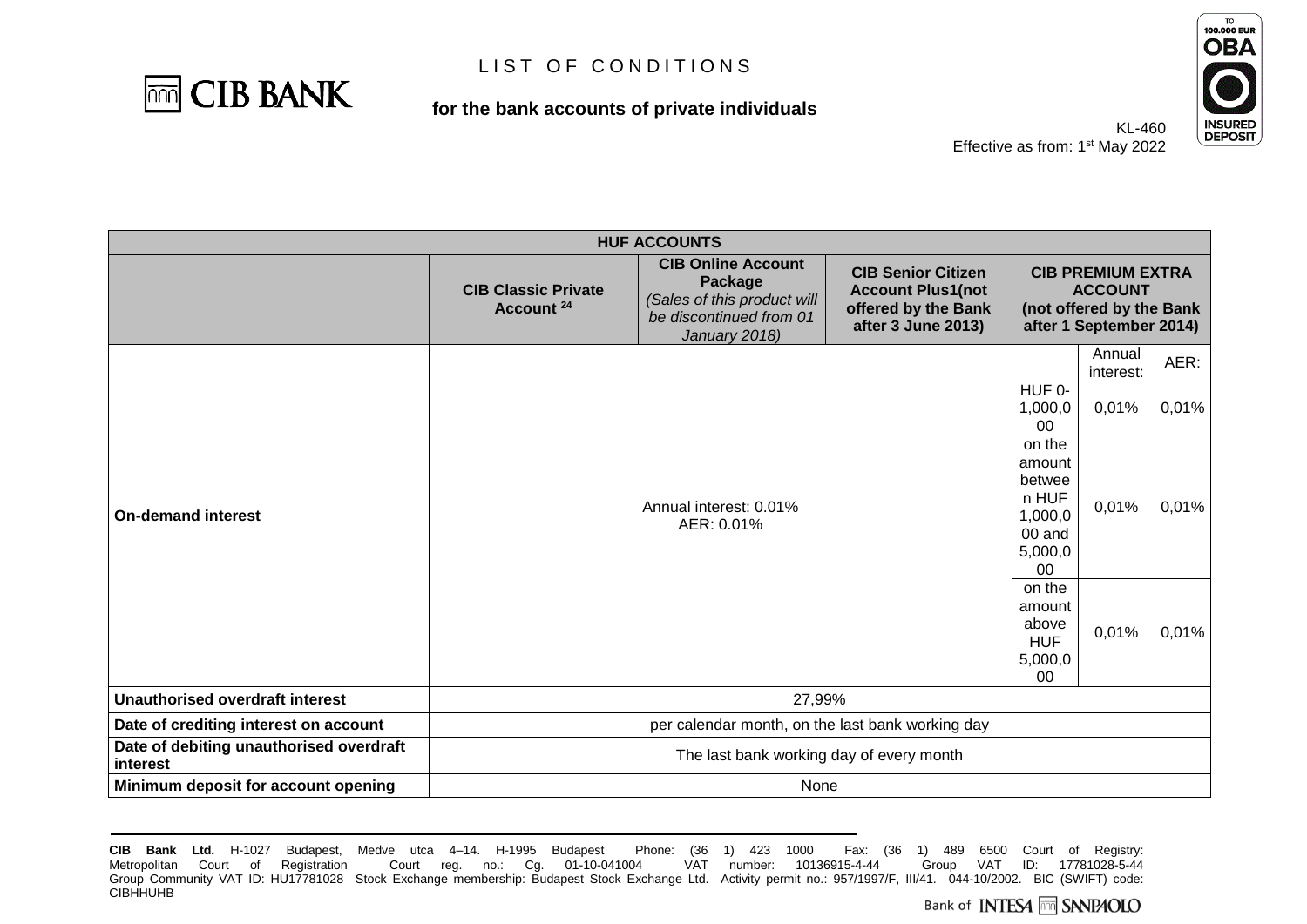

### **for the bank accounts of private individuals**



| Monthly account management fee                                                                                                                                                                                                                                                                                                                                                                                                                                                                                                                       | HUF 85017, 21                                                           | <b>HUF 1 260</b>     | <b>HUF 684</b> | <b>HUF 4727</b> |  |
|------------------------------------------------------------------------------------------------------------------------------------------------------------------------------------------------------------------------------------------------------------------------------------------------------------------------------------------------------------------------------------------------------------------------------------------------------------------------------------------------------------------------------------------------------|-------------------------------------------------------------------------|----------------------|----------------|-----------------|--|
| Monthly account management fee<br>a single-amount salary transfer of at least<br>HUF 50,000 and any combination of at<br>least two of the following orders, every<br>month:<br>- authorisation for collection by direct debit<br>order<br>- execution of a "Díjnet" electronic bill<br>paymet via CIB Bank mobile application, CIB<br><b>Bank Online</b><br>- execution of a standing order or one-off<br>transfer order submitted via the Internet<br>Bank, or CIB Bank mobile application, CIB<br>Bank Online, in a value of at least HUF<br>1,000 | <b>HUF 850</b>                                                          | HUF 532 <sup>2</sup> | <b>HUF 684</b> | <b>HUF 4727</b> |  |
| <b>Account opening fee</b>                                                                                                                                                                                                                                                                                                                                                                                                                                                                                                                           | HUF <sub>0</sub>                                                        |                      |                |                 |  |
| <b>Account closing fee</b>                                                                                                                                                                                                                                                                                                                                                                                                                                                                                                                           | HUF <sub>0</sub>                                                        |                      |                |                 |  |
| Bank-switch fee <sup>19</sup>                                                                                                                                                                                                                                                                                                                                                                                                                                                                                                                        | <b>HUF 990</b><br>(in case of contracts signed on or after 01.01.2017.) |                      |                |                 |  |
| Free-of-charge cash withdrawals using<br>any type of main bank card (from any<br>domestic ATM)                                                                                                                                                                                                                                                                                                                                                                                                                                                       | the first 0 booked cash withdrawals per month                           |                      |                |                 |  |
| Regular monthly bank statement via CIB<br>Internet Bank, CIB Bank mobile application,<br>CIB Bank Online <sup>14,</sup>                                                                                                                                                                                                                                                                                                                                                                                                                              | HUF <sub>0</sub>                                                        |                      |                |                 |  |
| First paper statement each month, sent<br>by post                                                                                                                                                                                                                                                                                                                                                                                                                                                                                                    | HUF <sub>0</sub>                                                        |                      |                |                 |  |

**CIB Bank Ltd.** H-1027 Budapest, Medve utca 4–14. H-1995 Budapest Phone: (36 1) 423 1000 Fax: (36 1) 489 6500 Court of Registry: Metropolitan Court of Registration Court reg. no.: Cg. 01-10-041004 Group Community VAT ID: HU17781028 Stock Exchange membership: Budapest Stock Exchange Ltd. Activity permit no.: 957/1997/F, III/41. 044-10/2002. BIC (SWIFT) code: **CIBHHUHB**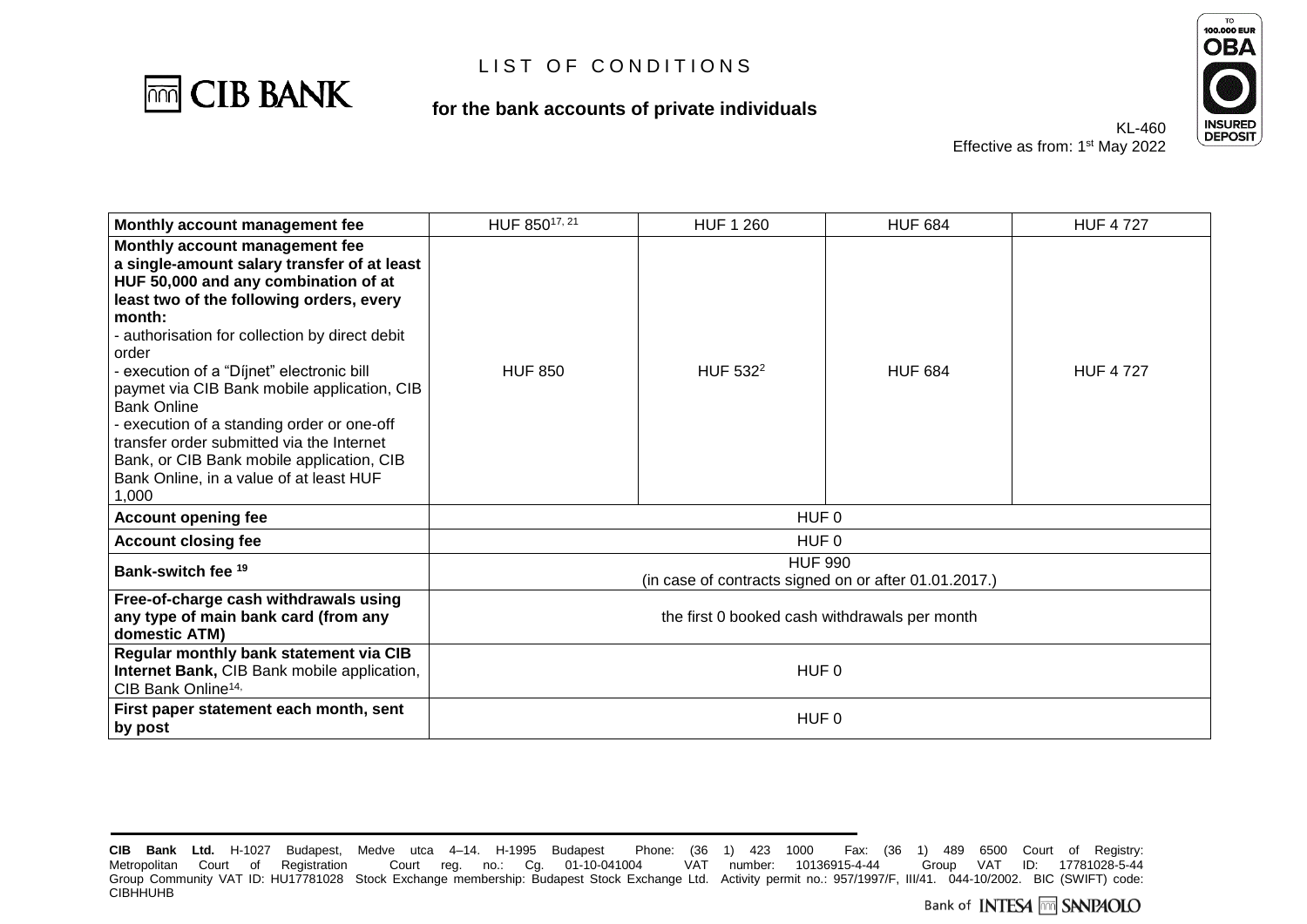

### **for the bank accounts of private individuals**



| Fee for issuing additional bank<br>statements or certificates at the Client's<br>  request<br>Relating to the past 6 months / month<br>Relating to more than 6 months previously /<br>l month | <b>HUF 1 438</b><br><b>HUF 2878</b> |       | HUF 0            |  |
|-----------------------------------------------------------------------------------------------------------------------------------------------------------------------------------------------|-------------------------------------|-------|------------------|--|
| Fee for a change of account package <sup>18, 22</sup>                                                                                                                                         | <b>HUF 1379</b>                     |       |                  |  |
| Fee for a change of account signatory                                                                                                                                                         | <b>HUF 718</b>                      | HUF 0 |                  |  |
| Registration of a beneficiary in case of<br>∣ death                                                                                                                                           | <b>HUF 2 158</b>                    | HUF 0 | <b>HUF 2 158</b> |  |

| <b>FORINT TRANSACTIONS</b>                                         |                                              |                                                                                                                 |                                                   |                                                    |
|--------------------------------------------------------------------|----------------------------------------------|-----------------------------------------------------------------------------------------------------------------|---------------------------------------------------|----------------------------------------------------|
|                                                                    | <b>CIB Classic Private</b><br><b>Account</b> | <b>CIB Online Account</b><br>Package<br>(Sales of this product will<br>be discontinued from 01<br>January 2018) | <b>CIB Senior Citizen</b><br><b>Account Plus1</b> | <b>CIB Premium Extra</b><br><b>Account Package</b> |
| Instant Bank-to-bank GIRO transfer                                 |                                              |                                                                                                                 |                                                   |                                                    |
| CIB Internet Bank, CIB Bank mobile<br>application, CIB Bank Online | 0,546%, min. HUF 78,<br>max. HUF 56 043      | HUF 0                                                                                                           | 0,546%, min. HUF 84,<br>max. HUF 56 043           | HUF 0                                              |

**CIB Bank Ltd.** H-1027 Budapest, Medve utca 4–14. H-1995 Budapest Phone: (36 1) 423 1000 Fax:<br>Metropolitan Court of Registration Court reg. no.: Cg. 01-10-041004 VAT number: 10136915-4-44 CIB Bank Ltd. H-1027 Budapest, Medve utca 4–14. H-1995 Budapest Phone: (36 1) 423 1000 Fax: (36 1) 489 6500 Court of Registry:<br>Metropolitan Court of Registration Court reg. no.: Cg. 01-10-041004 VAT number: 10136915-4-44 G Group Community VAT ID: HU17781028 Stock Exchange membership: Budapest Stock Exchange Ltd. Activity permit no.: 957/1997/F, III/41. 044-10/2002. BIC (SWIFT) code: **CIBHHUHB**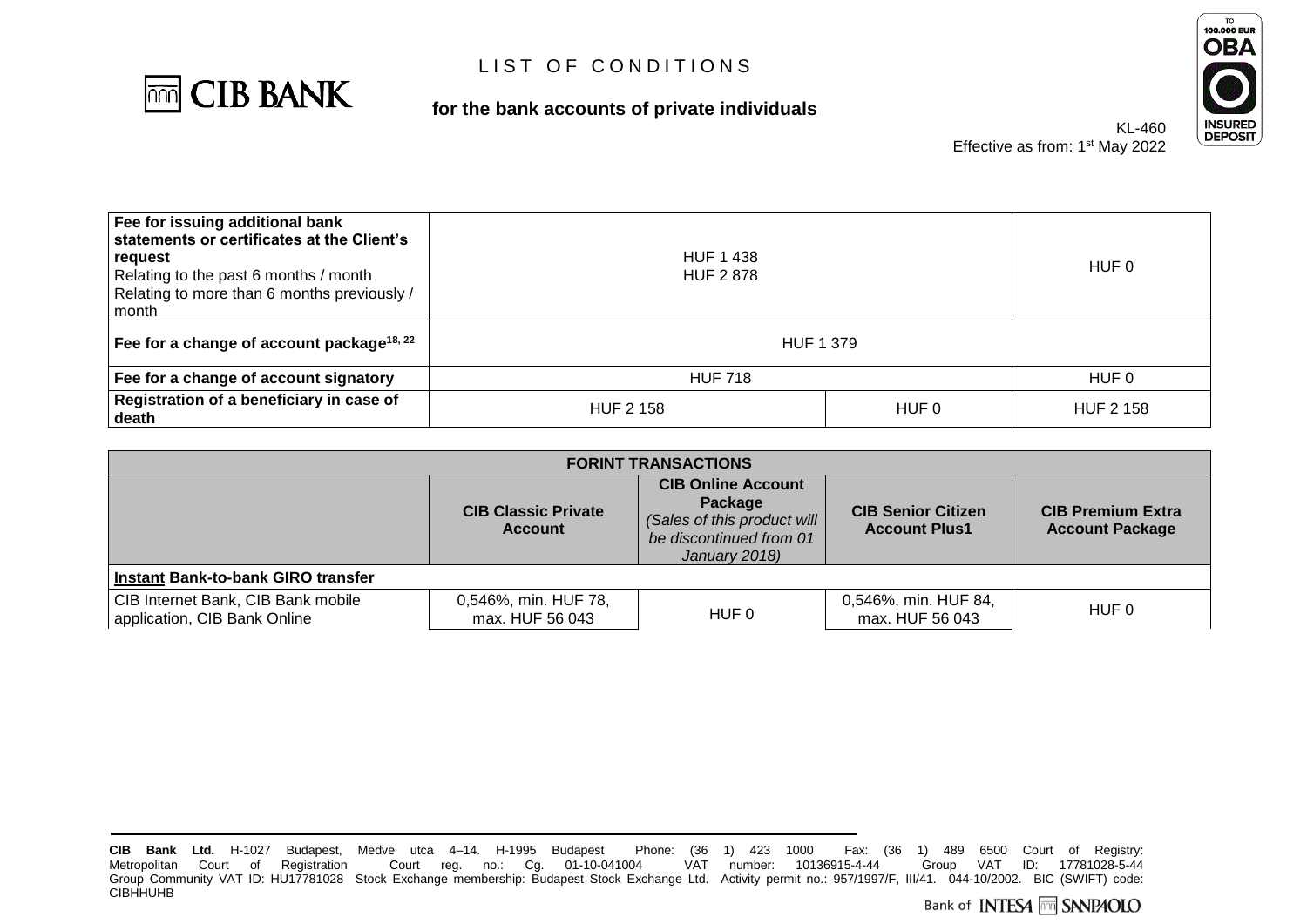

### **for the bank accounts of private individuals**



|                                                      | In case of HUF transfers<br>from a HUF account to an<br>account held at the<br>Hungarian State Treasury<br>for distribution of<br>government securities:<br>0,228%, min. HUF 78,<br>max. HUF 49 041                                            |       | In case of HUF transfers<br>from a HUF account to<br>an account held at the<br>Hungarian State<br>Treasury for distribution<br>of government securities:<br>0,228%, min. HUF 84,<br>max. HUF 49 041                                            |       |
|------------------------------------------------------|------------------------------------------------------------------------------------------------------------------------------------------------------------------------------------------------------------------------------------------------|-------|------------------------------------------------------------------------------------------------------------------------------------------------------------------------------------------------------------------------------------------------|-------|
| CIB TPP channel<br><b>Bank-to-bank GIRO transfer</b> | 0,546%, min. HUF 78,<br>max. HUF 56 043<br>In case of HUF transfers<br>from a HUF account to an<br>account held at the<br>Hungarian State Treasury<br>for distribution of<br>government securities:<br>0,228%, min. HUF 78,<br>max. HUF 49 041 | HUF 0 | 0,546%, min. HUF 84,<br>max. HUF 56 043<br>In case of HUF transfers<br>from a HUF account to<br>an account held at the<br>Hungarian State<br>Treasury for distribution<br>of government securities:<br>0,228%, min. HUF 84,<br>max. HUF 49 041 | HUF 0 |

**CIB Bank Ltd.** H-1027 Budapest, Medve utca 4–14. H-1995 Budapest Phone: (36 1) 423 1000 Fax: (36 1) 489 6500 Court of Registry: Metropolitan Court of Registration Court reg. no.: Cg. 01-10-041004 Group Community VAT ID: HU17781028 Stock Exchange membership: Budapest Stock Exchange Ltd. Activity permit no.: 957/1997/F, III/41. 044-10/2002. BIC (SWIFT) code: **CIBHHUHB**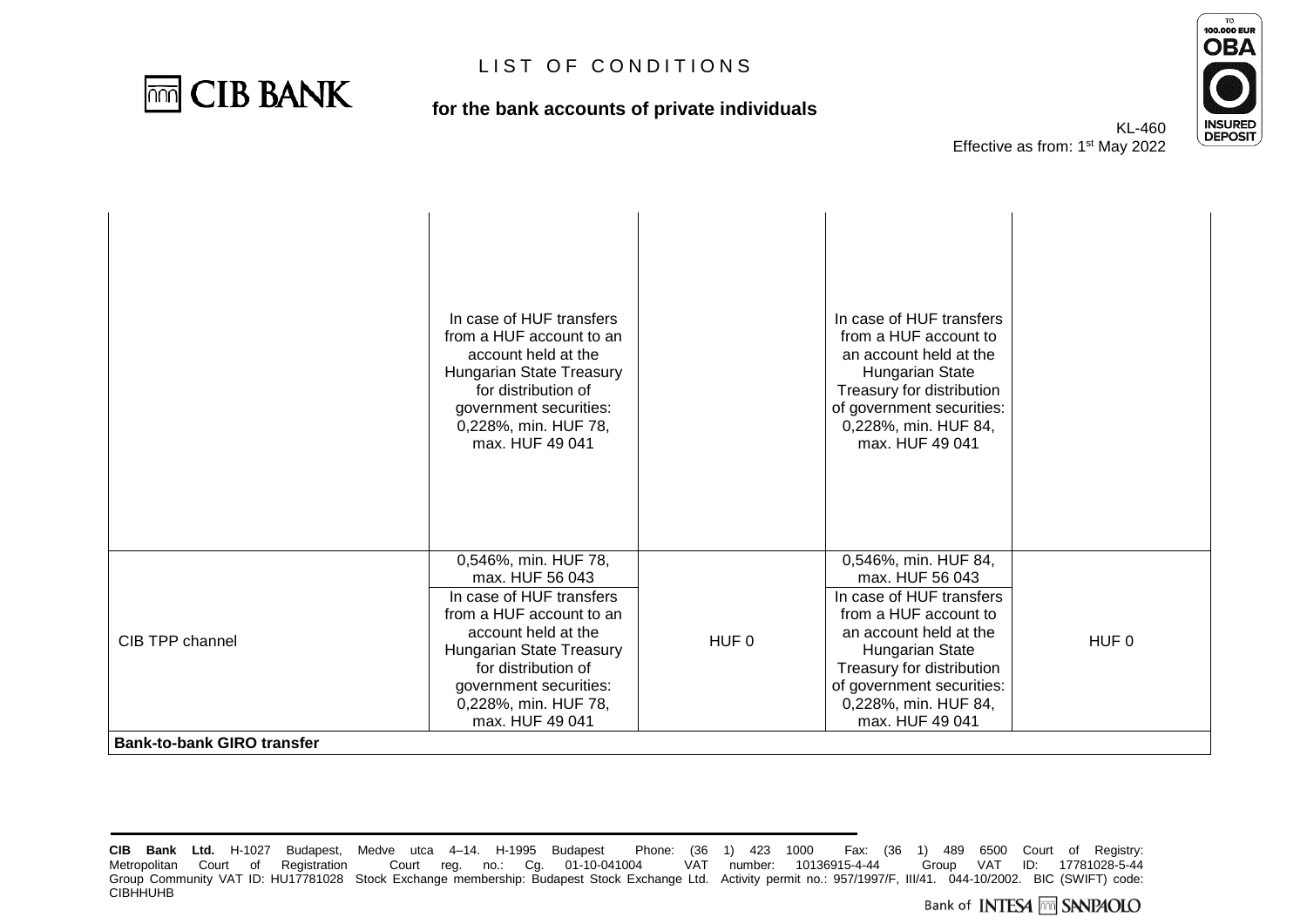

### **for the bank accounts of private individuals**



KL-460 Effective as from: 1<sup>st</sup> May 2022

| CIB Internet Bank, CIB Bank mobile<br>application, CIB Bank Online | 0,546%, min. HUF 78,<br>max. HUF 56 043<br>In case of HUF transfers<br>from a HUF account to an<br>account held at the<br><b>Hungarian State Treasury</b><br>for distribution of<br>government securities:<br>0,228%, min. HUF 78,<br>max. HUF 49 041 | HUF <sub>0</sub>                                                                                                                                         | 0,546%, min HUF 84,<br>max. HUF 56 043<br>In case of HUF transfers<br>from a HUF account to<br>an account held at the<br><b>Hungarian State</b><br>Treasury for distribution<br>of government securities:<br>0,228%, min. HUF 84,<br>max. HUF 49 041 | HUF <sub>0</sub>                                                                                                                                         |
|--------------------------------------------------------------------|-------------------------------------------------------------------------------------------------------------------------------------------------------------------------------------------------------------------------------------------------------|----------------------------------------------------------------------------------------------------------------------------------------------------------|------------------------------------------------------------------------------------------------------------------------------------------------------------------------------------------------------------------------------------------------------|----------------------------------------------------------------------------------------------------------------------------------------------------------|
| CIB TPP channel                                                    | 0,546%, min. HUF 78,<br>max. HUF 56 043<br>In case of HUF transfers<br>from a HUF account to an<br>account held at the<br><b>Hungarian State Treasury</b><br>for distribution of<br>government securities:<br>0,228%, min. HUF 78,<br>max. HUF 49 041 | HUF <sub>0</sub>                                                                                                                                         | 0,546%, min HUF 84,<br>max. HUF 56 043<br>In case of HUF transfers<br>from a HUF account to<br>an account held at the<br>Hungarian State<br>Treasury for distribution<br>of government securities:<br>0,228%, min. HUF 84,<br>max. HUF 49 041        | HUF <sub>0</sub>                                                                                                                                         |
|                                                                    | 1,314%, min. HUF 869,<br>max. HUF 55 532                                                                                                                                                                                                              | HUF 189 + 1,355%,<br>min. HUF 869,<br>max. HUF 55 532                                                                                                    | 0,636%,<br>min. HUF 368,<br>max. HUF 55 532 Ft                                                                                                                                                                                                       | 0,636%, min. HUF 368,<br>max. HUF 55 532                                                                                                                 |
| <b>CIB24</b>                                                       | In case of HUF transfers<br>from a HUF account to an<br>account held at the<br>Hungarian State Treasury<br>for distribution of<br>aovernment securities:                                                                                              | In case of HUF transfers<br>from a HUF account to<br>an account held at the<br>Hungarian State<br>Treasury for distribution<br>of government securities: | In case of HUF transfers<br>from a HUF account to<br>an account held at the<br>Hungarian State<br>Treasury for distribution<br>of government securities:                                                                                             | In case of HUF transfers<br>from a HUF account to an<br>account held at the<br>Hungarian State Treasury<br>for distribution of<br>government securities: |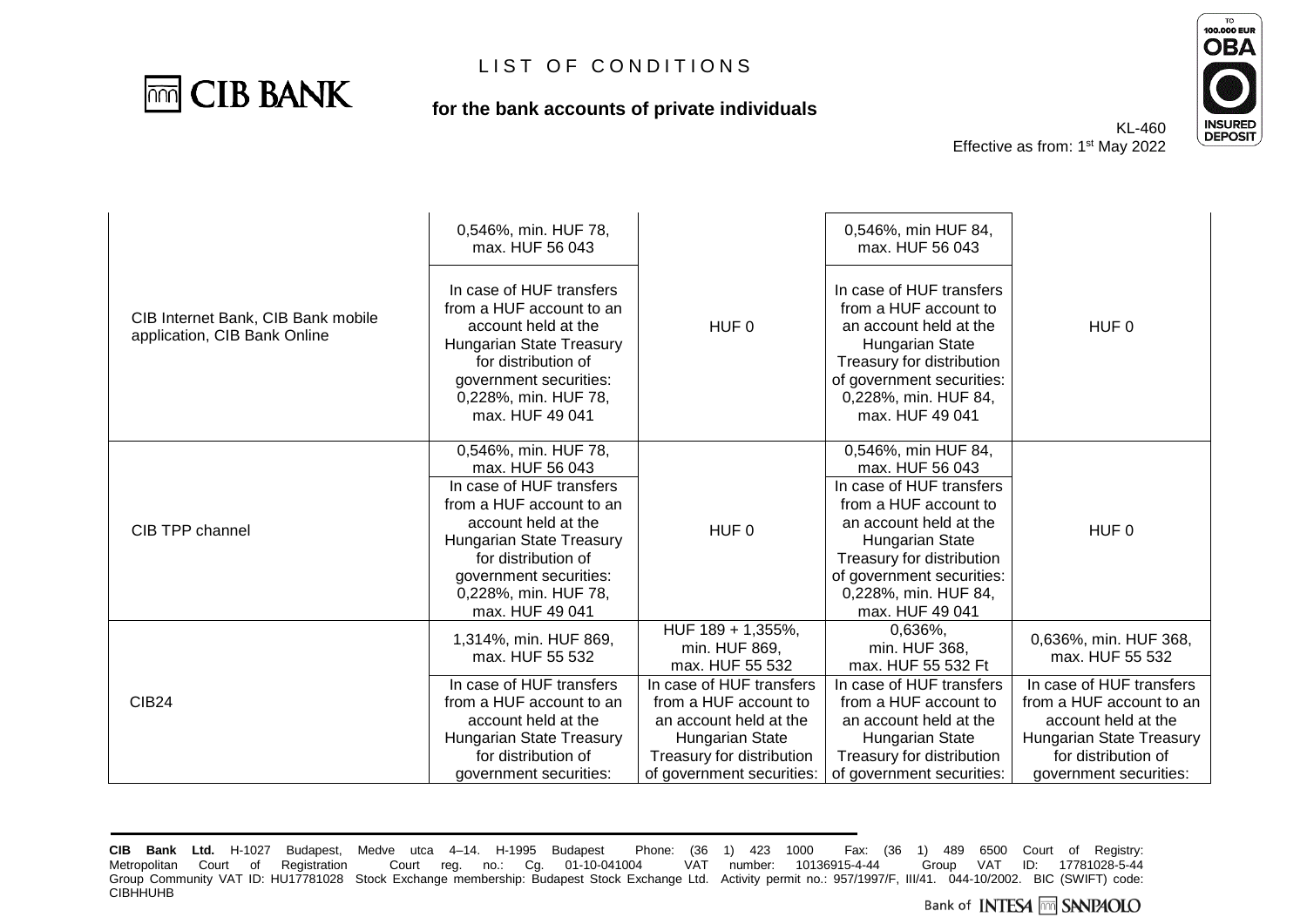

#### **for the bank accounts of private individuals**



KL-460 Effective as from: 1<sup>st</sup> May 2022

| 0,306%,<br>0,306%, min. HUF 368,<br>HUF 189 + 0,987%,<br>0,984%, min. HUF 869<br>min. HUF 869,<br>min. HUF 368,<br>max. HUF 48 265<br>max. HUF 48 265<br>max. HUF 42 147<br>max. HUF 48 265<br>HUF 198 + 1,411%,<br>1,299%,<br>1,299%, min. HUF 798,<br>1,37%, min. HUF 905, |  |
|------------------------------------------------------------------------------------------------------------------------------------------------------------------------------------------------------------------------------------------------------------------------------|--|
|                                                                                                                                                                                                                                                                              |  |
|                                                                                                                                                                                                                                                                              |  |
|                                                                                                                                                                                                                                                                              |  |
|                                                                                                                                                                                                                                                                              |  |
| min. HUF 905.<br>min. HUF 798,<br>max. HUF 57 876<br>max. HUF 57 876                                                                                                                                                                                                         |  |
| max. HUF 57 876<br>max. HUF 57 876                                                                                                                                                                                                                                           |  |
| In case of HUF transfers<br>In case of HUF transfers                                                                                                                                                                                                                         |  |
| In case of HUF transfers<br>In case of HUF transfers<br>from a HUF account to<br>from a HUF account to                                                                                                                                                                       |  |
| Paper-based service <sup>20</sup> , with the order<br>from a HUF account to an<br>from a HUF account to an<br>an account held at the<br>an account held at the                                                                                                               |  |
| submitted via a Magnifica Banker, on<br>account held at the<br>account held at the<br>Hungarian State<br>Hungarian State                                                                                                                                                     |  |
| Electronic Signature Pad<br><b>Hungarian State Treasury</b><br><b>Hungarian State Treasury</b><br>Treasury for distribution<br>Treasury for distribution                                                                                                                     |  |
| for distribution of<br>for distribution of<br>of government securities:<br>of government securities:                                                                                                                                                                         |  |
| government securities:<br>government securities:<br>HUF 198 + 1,029%,<br>$0,954\%$ ,                                                                                                                                                                                         |  |
| 1,027%, min. HUF 905,<br>0,954%, min. HUF 798,<br>min. HUF 905,<br>min. HUF 798,                                                                                                                                                                                             |  |
| max. HUF 50 301<br>max. HUF 50 301<br>max. HUF 43 926<br>max. HUF 50 301                                                                                                                                                                                                     |  |
|                                                                                                                                                                                                                                                                              |  |
| Instant Intrabank transfer                                                                                                                                                                                                                                                   |  |
| CIB Internet Bank, CIB Bank mobile<br>0,533%, min. HUF 76,<br>HUF <sub>0</sub>                                                                                                                                                                                               |  |
| HUF 0<br>HUF 0<br>max. HUF 54 673<br>application, CIB Bank Online                                                                                                                                                                                                            |  |
| 0,533%, min. HUF 76,                                                                                                                                                                                                                                                         |  |
| CIB TPP channel<br>HUF <sub>0</sub><br>HUF 0<br>HUF <sub>0</sub><br>max, HUF 54 673                                                                                                                                                                                          |  |
| Intrabank transfer                                                                                                                                                                                                                                                           |  |
| CIB Internet Bank, CIB Bank mobile<br>0,533%, min. HUF 76,                                                                                                                                                                                                                   |  |
| HUF <sub>0</sub><br>HUF 0<br>HUF 0<br>application, CIB Bank Online<br>max. HUF 54 673                                                                                                                                                                                        |  |
|                                                                                                                                                                                                                                                                              |  |
| 0,533%, min. HUF 76,<br>HUF <sub>0</sub><br>HUF 0<br>HUF 0<br>CIB TPP channel                                                                                                                                                                                                |  |
| max. HUF 54 673                                                                                                                                                                                                                                                              |  |
| HUF 189 + 1,355%,<br>1,314%, min. HUF 869,                                                                                                                                                                                                                                   |  |
| <b>CIB24</b><br><b>HUF 383</b><br>HUF 1 290 /transaction<br>min. HUF 869,<br>max. HUF 55 532                                                                                                                                                                                 |  |
| max. HUF 55 532                                                                                                                                                                                                                                                              |  |
| Paper-based service <sup>20</sup> , with the order<br>1,37%, min. HUF 905<br>HUF 198 + 1,411%,                                                                                                                                                                               |  |
| <b>HUF 813</b><br>HUF 2 079 /transaction<br>submitted via a Magnifica Banker, on<br>max. HUF 57 876<br>min. HUF 905,                                                                                                                                                         |  |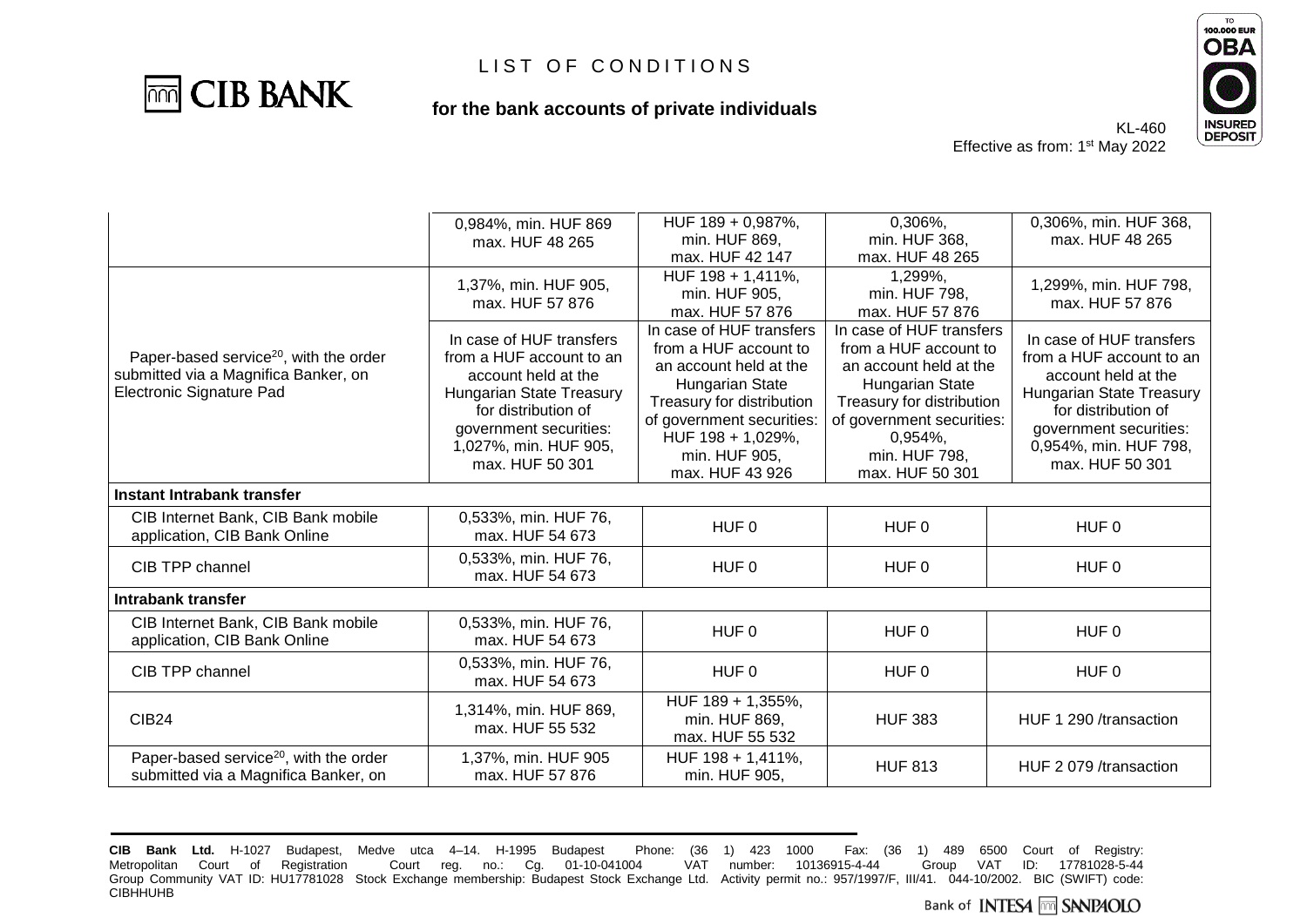

### **for the bank accounts of private individuals**



Effective as from: 1

| KL-460                     | INS<br>DE |
|----------------------------|-----------|
| : 1 <sup>st</sup> May 2022 |           |
|                            |           |

| Electronic Signature Pad                                                                                |                                                                                                                   | max. HUF 57 876                                                                                                                  |                                                                                               |                  |
|---------------------------------------------------------------------------------------------------------|-------------------------------------------------------------------------------------------------------------------|----------------------------------------------------------------------------------------------------------------------------------|-----------------------------------------------------------------------------------------------|------------------|
| Transfer between the Client's own accounts kept at CIB Bank                                             |                                                                                                                   |                                                                                                                                  |                                                                                               |                  |
| CIB Internet Bank, CIB Bank mobile<br>application, CIB Bank Online                                      | HUF <sub>0</sub>                                                                                                  |                                                                                                                                  |                                                                                               |                  |
| CIB TPP channel                                                                                         |                                                                                                                   | HUF <sub>0</sub>                                                                                                                 |                                                                                               |                  |
| <b>CIB24</b>                                                                                            | <b>HUF 270</b>                                                                                                    | <b>HUF 270</b>                                                                                                                   | <b>HUF 59</b>                                                                                 | HUF <sub>0</sub> |
| Paper-based service, with the order<br>submitted via a Magnifica Banker, on<br>Electronic Signature Pad | 0,154%, min HUF 421<br>max. HUF 8 198<br>(Promotion: In case of<br>Magnifica customers HUF 0<br>until 31.12.2022) | HUF 157 + 0,154%,<br>min. HUF 421,<br>max. HUF 8 198<br>(Promotion: In case of<br>Magnifica customers<br>HUF 0 until 31.12.2022) | <b>HUF 317</b><br>(Promotion: In case<br>of Magnifica<br>customers HUF 0<br>until 31.12.2022) | HUF <sub>0</sub> |
| Bank-to-bank RTGS (VIBER) transfer                                                                      | 1%, min. HUF 13,265, max. HUF 119,684                                                                             |                                                                                                                                  |                                                                                               |                  |
| Execution of a standing order via the<br><b>GIRO system</b>                                             | <b>HUF 184</b>                                                                                                    | HUF 0                                                                                                                            | <b>HUF 184</b>                                                                                | HUF 0            |
| Execution of an intrabank standing order                                                                | HUF <sub>0</sub>                                                                                                  |                                                                                                                                  |                                                                                               |                  |
| Fee for the modification or cancellation<br>of a standing order                                         | HUF 286 /transaction                                                                                              | HUF 0                                                                                                                            | HUF 286 /transaction                                                                          | HUF <sub>0</sub> |
| Fee charged upon successful execution<br>of a direct debit                                              | HUF 193 /transaction                                                                                              | HUF 0/transaction                                                                                                                | HUF 0/transaction                                                                             | HUF <sub>0</sub> |
| Conditional transfer <sup>4</sup>                                                                       |                                                                                                                   |                                                                                                                                  |                                                                                               |                  |
| Top-up of a pay-as-you-go mobile<br>telephone account                                                   | HUF <sub>0</sub>                                                                                                  |                                                                                                                                  |                                                                                               |                  |
| Díjnet bill payment - CIB Bank mobile<br>application, CIB Bank Online                                   | HUF <sub>0</sub>                                                                                                  |                                                                                                                                  |                                                                                               |                  |
| Notification of limit breach                                                                            | HUF 113 /transaction                                                                                              |                                                                                                                                  |                                                                                               |                  |

**CIB Bank Ltd.** H-1027 Budapest, Medve utca 4–14. H-1995 Budapest Phone: (36 1) 423 1000 Fax:<br>Metropolitan Court of Registration Court reg. no.: Cg. 01-10-041004 VAT number: 10136915-4-44 CIB Bank Ltd. H-1027 Budapest, Medve utca 4–14. H-1995 Budapest Phone: (36 1) 423 1000 Fax: (36 1) 489 6500 Court of Registry:<br>Metropolitan Court of Registration Court reg. no.: Cg. 01-10-041004 VAT number: 10136915-4-44 G Group Community VAT ID: HU17781028 Stock Exchange membership: Budapest Stock Exchange Ltd. Activity permit no.: 957/1997/F, III/41. 044-10/2002. BIC (SWIFT) code: **CIBHHUHB**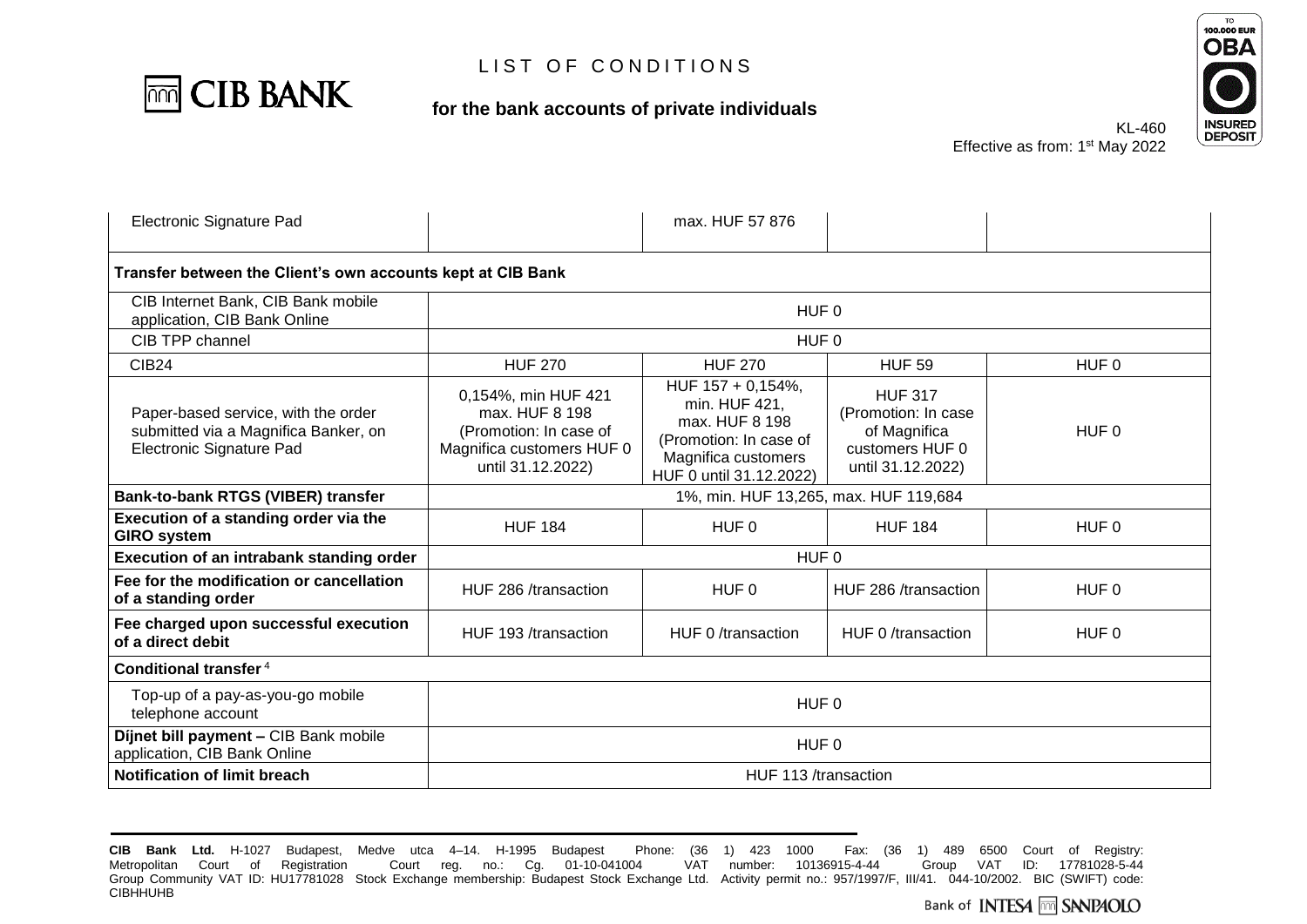

### **for the bank accounts of private individuals**



Effective as fr

| KL-460            |  |
|-------------------|--|
| rom: 1st May 2022 |  |

| Fee for the cancellation of an order<br>(including recalling), or the modification of an<br>order<br>Intrabank order<br>Bank-to-bank order | HUF 0 / transaction<br>HUF 0 / transaction     |       |  |
|--------------------------------------------------------------------------------------------------------------------------------------------|------------------------------------------------|-------|--|
| Deposit fixing or termination, increasing or reducing the amount of deposited capital                                                      |                                                |       |  |
| CIB Internet Bank, CIB Bank mobile<br>application, CIB Bank Online <sup>16</sup>                                                           | HUF 0                                          |       |  |
| CIB <sub>24</sub>                                                                                                                          |                                                | HUF 0 |  |
| Paper-based service, with the order<br>submitted via a Magnifica Banker                                                                    | HUF 0                                          |       |  |
| Termination of a fixed-term deposit on a day other than the rollover date                                                                  |                                                |       |  |
| CIB Internet Bank, CIB Bank mobile<br>application, CIB Bank Online <sup>16</sup>                                                           | HUF <sub>0</sub>                               |       |  |
| <b>CIB24</b>                                                                                                                               | HUF 113 /transaction                           |       |  |
| Paper-based service, with the order<br>submitted via a Magnifica Banker                                                                    | HUF 113 /transaction<br>HUF 282 /transaction   |       |  |
| Cash deposit at a bank branch<br>(in case of Bank Account Agreement signed<br>before 01.07.2021)                                           | HUF <sub>0</sub>                               |       |  |
| Cash deposit at a bank branch<br>(in case of Bank Account Agreement signed<br>on or after 01.07.2021)                                      | $0,31\% + HUF 52,$<br>HUF 0<br>max. HUF 10 510 |       |  |
| fee the processing of coins if more than 50<br>coins are deposited <sup>5</sup>                                                            | 3,39%                                          |       |  |

**CIB Bank Ltd.** H-1027 Budapest, Medve utca 4–14. H-1995 Budapest Phone: (36 1) 423 1000 Fax:<br>Metropolitan Court of Registration Court reg. no.: Cg. 01-10-041004 VAT number: 10136915-4-44 CIB Bank Ltd. H-1027 Budapest, Medve utca 4–14. H-1995 Budapest Phone: (36 1) 423 1000 Fax: (36 1) 489 6500 Court of Registry:<br>Metropolitan Court of Registration Court reg. no.: Cg. 01-10-041004 VAT number: 10136915-4-44 G Group Community VAT ID: HU17781028 Stock Exchange membership: Budapest Stock Exchange Ltd. Activity permit no.: 957/1997/F, III/41. 044-10/2002. BIC (SWIFT) code: **CIBHHUHB**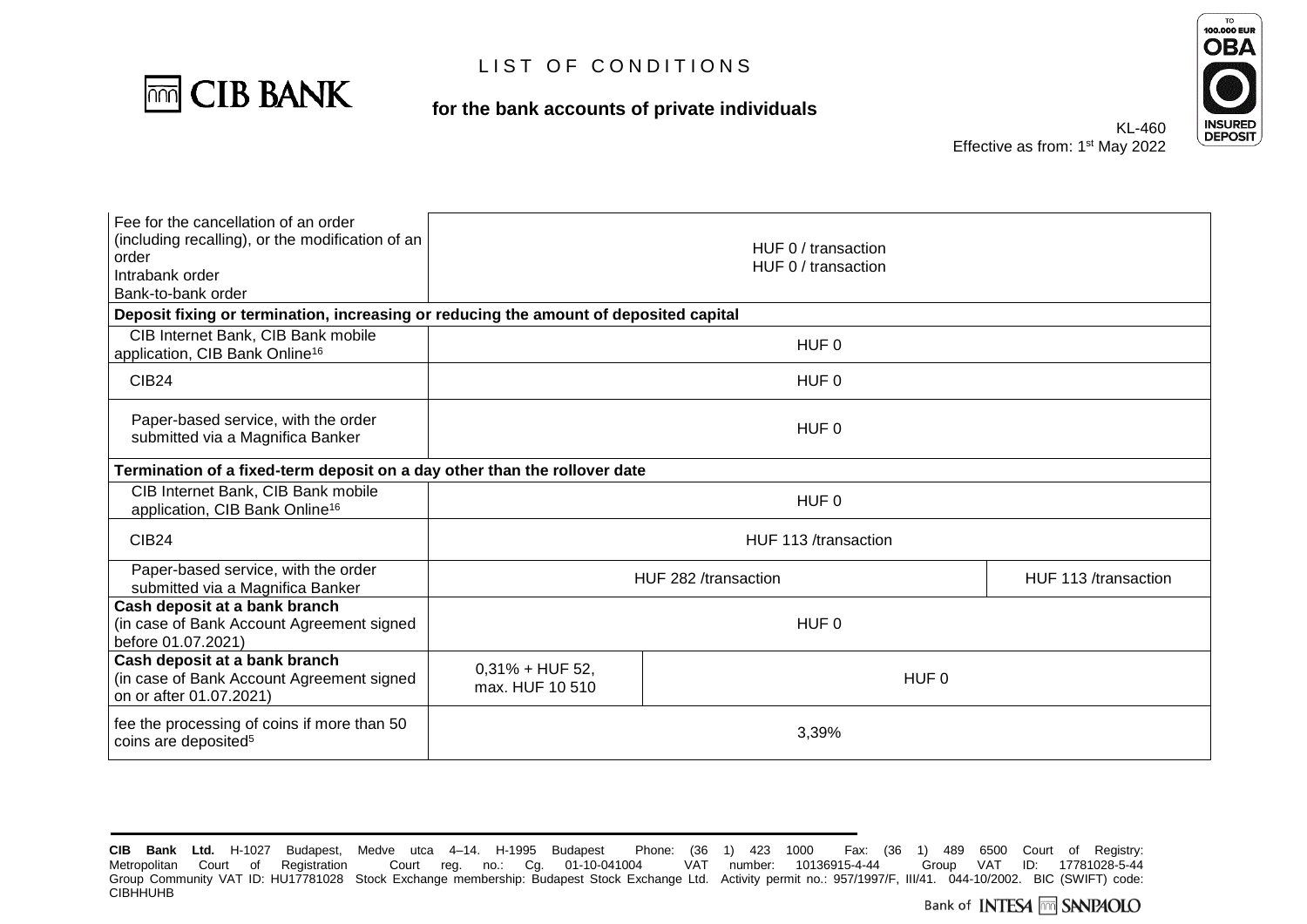

**for the bank accounts of private individuals**



| Deposit with a postal cash transfer order,<br>postal installed voucher, postal<br>subsequent setup, postal resettling                                                                                                                                                                      | HUF $113 + 0.39%$ /transaction                    |
|--------------------------------------------------------------------------------------------------------------------------------------------------------------------------------------------------------------------------------------------------------------------------------------------|---------------------------------------------------|
| Cash withdrawal from cash desk in a<br>bank branch <sup>5</sup><br>- fee for coin processing if more than 50<br>coins are withdrawn <sup>5</sup>                                                                                                                                           | 2,015%, min. HUF 1 613, max. HUF 161 562<br>3,39% |
| Fee for failing to make a cash-desk<br>withdrawal after giving advance notice,<br>or for withdrawing more than HUF 1<br>million (or the equivalent in foreign<br>currency) without giving advance notice 5                                                                                 | HUF 14 398/occasion                               |
| Postal payment order <sup>13</sup><br>(The Bank does not offer this service as a<br>paper-based service after 01.03.2012)                                                                                                                                                                  | HUF 590/order                                     |
| Submission of a collection order based<br>on a letter of authorisation, official<br>transfer order or a collection order<br>formerly with the purpose code "2"<br>(submission of a HUF collection order),<br>on the grounds of Foreclosure, for<br>crediting to a bank account kept at CIB | <b>HUF 1872</b>                                   |
| <b>Registration of an incoming collection</b><br>order based on an authorisation letter,<br>official transfer order and transfer ruling<br>or a collection order, formerly with the<br>purpose code "2", on the grounds of<br><b>Foreclosure</b>                                           | <b>HUF 1872</b>                                   |
| <b>Correspondence fee</b>                                                                                                                                                                                                                                                                  | <b>HUF 565</b>                                    |

**CIB Bank Ltd.** H-1027 Budapest, Medve utca 4–14. H-1995 Budapest Phone: (36 1) 423 1000 Fax: (36 1) 489 6500 Court of Registry: Metropolitan Court of Registration Court reg. no.: Cg. 01-10-041004 Group Community VAT ID: HU17781028 Stock Exchange membership: Budapest Stock Exchange Ltd. Activity permit no.: 957/1997/F, III/41. 044-10/2002. BIC (SWIFT) code: **CIBHHUHB**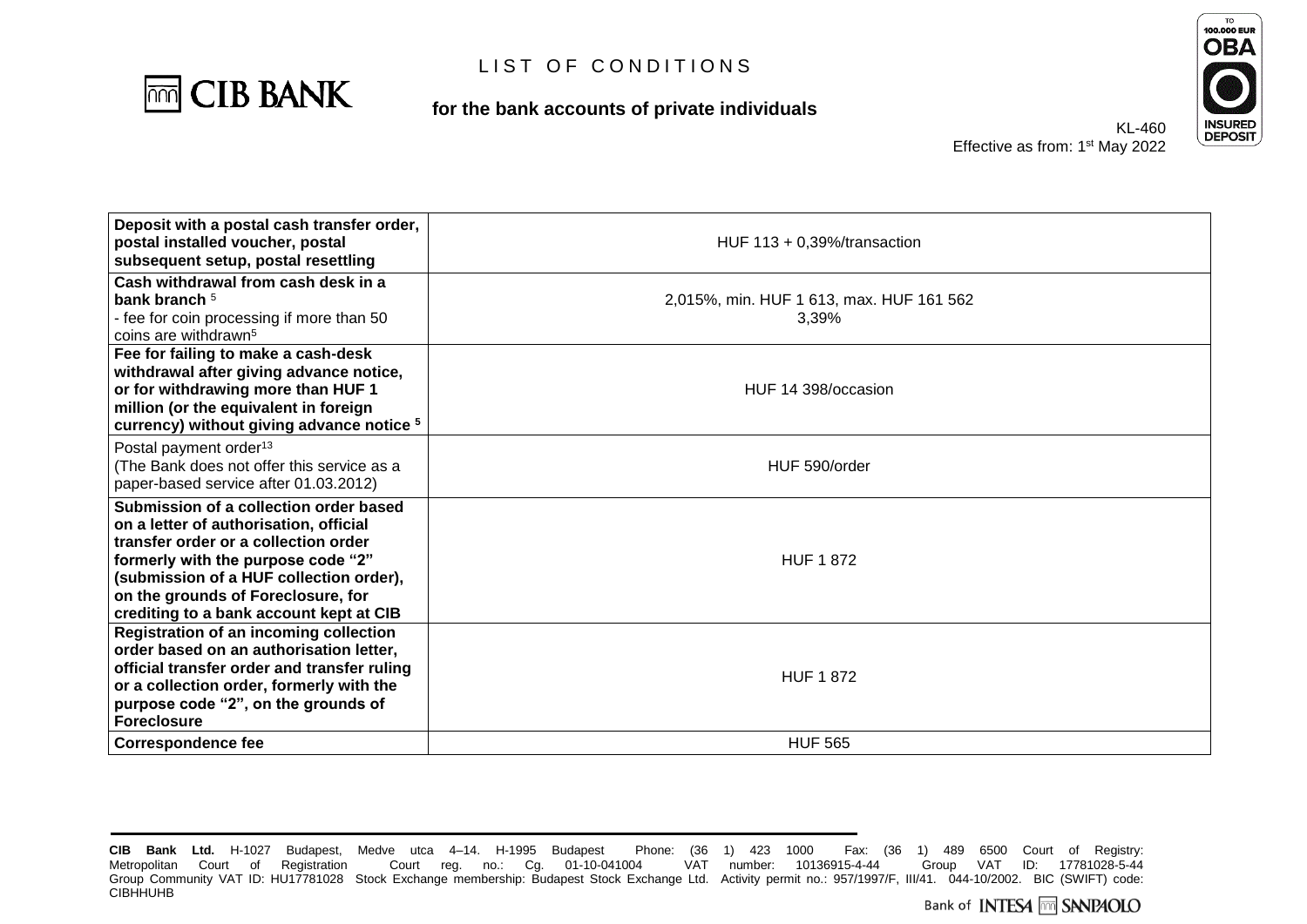

### **for the bank accounts of private individuals**



KL-460 Effective as from: 1<sup>st</sup> May 2022

| <b>FOREIGN CURRENCY ACCOUNTS25</b>                                                   |                                                                              |                                                                                                                 |                                                   |                                             |
|--------------------------------------------------------------------------------------|------------------------------------------------------------------------------|-----------------------------------------------------------------------------------------------------------------|---------------------------------------------------|---------------------------------------------|
|                                                                                      | <b>CIB Classic Private</b><br>Account <sup>25</sup>                          | <b>CIB Online Account</b><br>Package<br>(Sales of this product will<br>be discontinued from 01<br>January 2018) | <b>CIB Senior Citizen</b><br><b>Account Plus1</b> | <b>CIB Premium Extra Account</b><br>Package |
| <b>On-demand interest</b>                                                            |                                                                              | Annual interest: 0,01%                                                                                          |                                                   |                                             |
|                                                                                      |                                                                              | AER: 0,01%                                                                                                      |                                                   |                                             |
| Unauthorised overdraft interest                                                      | Risk Free Rate - RFR in the given currency $(O/N)$ + yearly 6% <sup>26</sup> |                                                                                                                 |                                                   |                                             |
| Date of crediting interest on FCY account                                            | per calendar month, on the last bank working day<br>last bank working day    |                                                                                                                 |                                                   | per calendar month, on the                  |
| Date of debiting unauthorised overdraft<br>interest                                  | The last bank working day of the calendar month                              |                                                                                                                 |                                                   |                                             |
| Minimum deposit for account opening                                                  | None                                                                         |                                                                                                                 |                                                   |                                             |
| Monthly account management fee                                                       | <b>HUF 404</b><br>HUF <sub>0</sub>                                           |                                                                                                                 |                                                   |                                             |
| Account opening and closing fee                                                      | HUF 0                                                                        |                                                                                                                 |                                                   |                                             |
| Regular monthly statement <sup>15</sup>                                              | HUF 0                                                                        |                                                                                                                 |                                                   |                                             |
| Statement upon special request, certificate<br>Relating to the past 6 months / month |                                                                              | <b>USD 7,18</b>                                                                                                 |                                                   | USD <sub>0</sub>                            |
| Relating to more than 6 months previously /<br>month                                 |                                                                              | <b>USD 14,38</b>                                                                                                |                                                   |                                             |

| FOREIGN EXCHANGE AND CURRENCY TRANSACTIONS, HUF TRANSFERS ABROAD <sup>6</sup> (initiated from HUF or FCY accounts) |                                              |                                                                                                                 |                                                   |                                        |
|--------------------------------------------------------------------------------------------------------------------|----------------------------------------------|-----------------------------------------------------------------------------------------------------------------|---------------------------------------------------|----------------------------------------|
|                                                                                                                    | <b>CIB Classic Private</b><br><b>Account</b> | <b>CIB Online Account</b><br>Package<br>(Sales of this product will<br>be discontinued from 01<br>January 2018) | <b>CIB Senior Citizen</b><br><b>Account Plus1</b> | CIB Premium Extra Account  <br>Package |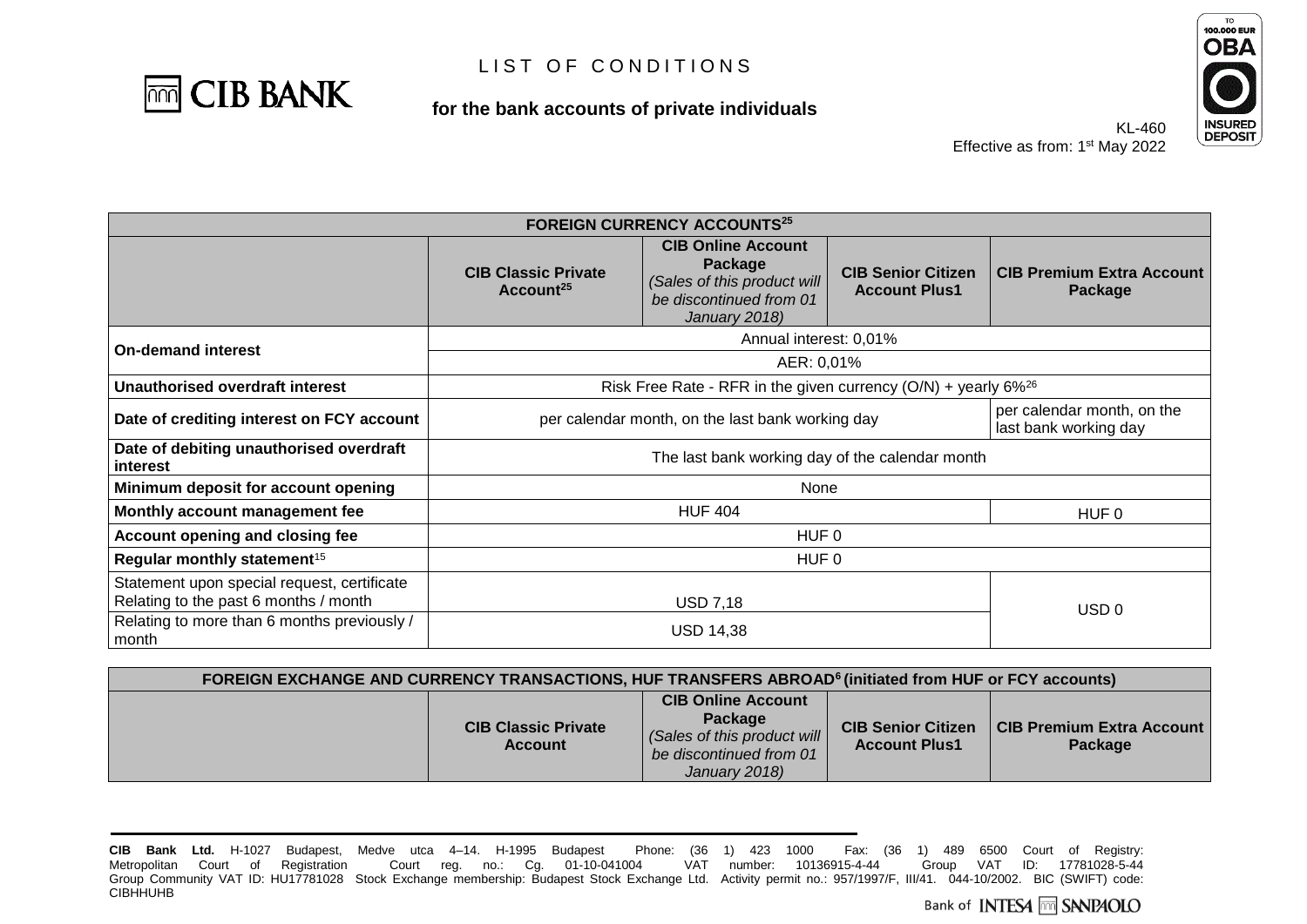

**for the bank accounts of private individuals**



| Bank-to-bank transfer 7,8                                                                                              |                                         |                                                       |                                                |                                          |
|------------------------------------------------------------------------------------------------------------------------|-----------------------------------------|-------------------------------------------------------|------------------------------------------------|------------------------------------------|
| CIB Internet Bank, CIB Bank mobile<br>application, CIB Bank Online                                                     | 0.598%, min. USD 23,18, max. USD 666,39 |                                                       |                                                |                                          |
| CIB TPP channel                                                                                                        |                                         |                                                       | 0.598%, min. USD 23,18, max. USD 666,39        |                                          |
| <b>CIB24</b>                                                                                                           |                                         |                                                       | 0.79%, min. USD 22,96, max. USD 672,31         |                                          |
| Paper-based service <sup>20</sup> , with the order<br>submitted via a Magnifica Banker, on<br>Electronic Signature Pad |                                         |                                                       | 0.823%, min. USD 23,93, max. USD 712,33        |                                          |
| Expedition fee for execution with a T-day<br>value date in the case of EUR, USD, GBP<br>and CAD                        | <b>USD 43,18</b>                        |                                                       |                                                |                                          |
| SEPA and other transfer in EUR in the<br><b>EEA Region (except domestic transfer)</b> 7                                |                                         |                                                       |                                                |                                          |
| CIB Internet Bank, CIB Bank mobile<br>application, CIB Bank Online                                                     | 0,546%, min. HUF 78,<br>max. HUF 56 043 | HUF <sub>0</sub>                                      | 0,546%, min HUF 84,<br>max. HUF 56 043         | HUF <sub>0</sub>                         |
| CIB TPP channel                                                                                                        | 0,546%, min. HUF 78,<br>max. HUF 56 043 | HUF <sub>0</sub>                                      | 0,546%, min HUF 84,<br>max. HUF 56 043         | HUF <sub>0</sub>                         |
| <b>CIB24</b>                                                                                                           | 1,304%, min. HUF 869<br>max. HUF 55 532 | HUF 189 + 1,355%,<br>min. HUF 869,<br>max. HUF 55 532 | 0.636%,<br>min. HUF 368,<br>max. HUF 55 532 Ft | 0,636%, min. HUF 368,<br>max. HUF 55 532 |
| Paper-based service, with the order<br>submitted via a Magnifica Banker, on<br>Electronic Signature Pad                | 1,37%, min. HUF 905,<br>max. HUF 57 876 | HUF 198 + 1,411%,<br>min. HUF 905,<br>max. HUF 57 876 | 1,299%,<br>min. HUF 789,<br>max. HUF 57 876    | 1,299%, min. HUF 798,<br>max. HUF 57 876 |
| Domestic SEPA and other transfer in<br>EUR in outside the EEA Region <sup>7</sup>                                      |                                         |                                                       |                                                |                                          |
| CIB Internet Bank, CIB Bank mobile<br>application, CIB Bank Online                                                     | 0,582%, min. EUR 20,24, max. EUR 581,50 |                                                       |                                                |                                          |
| CIB TPP channel                                                                                                        | 0,582%, min. EUR 20,24, max. EUR 581,50 |                                                       |                                                |                                          |

**CIB Bank Ltd.** H-1027 Budapest, Medve utca 4–14. H-1995 Budapest Phone: (36 1) 423 1000 Fax: (36 1) 489 6500 Court of Registry: Metropolitan Court of Registration Court reg. no.: Cg. 01-10-041004 Group Community VAT ID: HU17781028 Stock Exchange membership: Budapest Stock Exchange Ltd. Activity permit no.: 957/1997/F, III/41. 044-10/2002. BIC (SWIFT) code: **CIBHHUHB**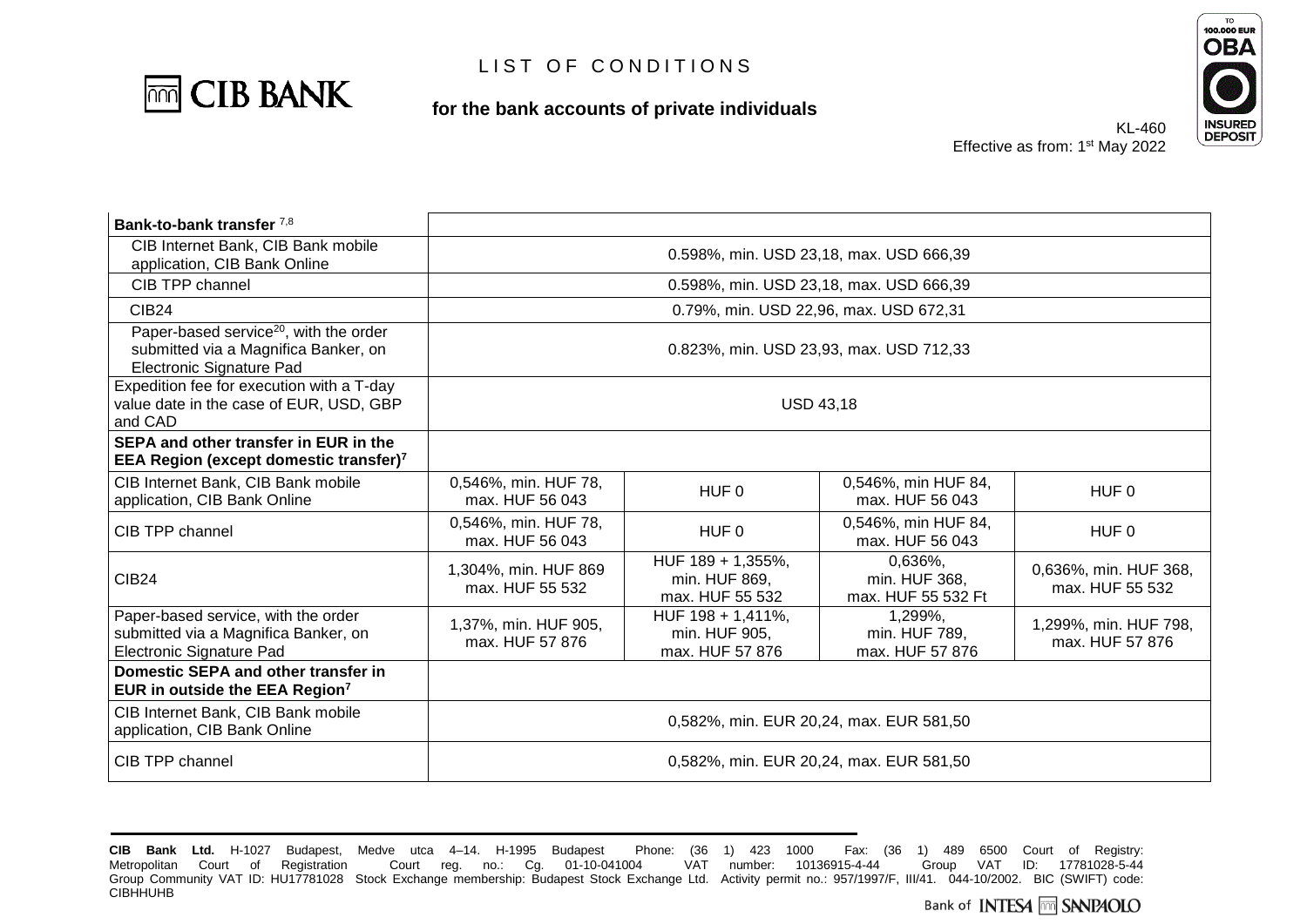

**for the bank accounts of private individuals**



| <b>CIB24</b>                                                                                                                   | 0,77%, min. EUR 20,05, max. EUR 586,66                                      |                  |  |
|--------------------------------------------------------------------------------------------------------------------------------|-----------------------------------------------------------------------------|------------------|--|
| Paper-based service, with the order<br>submitted via a Magnifica Banker, on<br>Electronic Signature Pad                        | 0,802%, min. EUR 20,90, max. EUR 621,58                                     |                  |  |
| Expedition fee for execution with a T-day<br>value date in EUR in the EEA Region                                               | EUR 38,69                                                                   |                  |  |
| Intrabank transfer $7,8$                                                                                                       |                                                                             |                  |  |
| CIB Internet Bank, CIB Bank mobile<br>application, CIB Bank Online                                                             | <b>USD 20,50</b>                                                            |                  |  |
| CIB TPP channel                                                                                                                | <b>USD 20,50</b>                                                            |                  |  |
| <b>CIB24</b>                                                                                                                   | 0,393%, min. USD 15,62, max. USD 289,20                                     | <b>USD 32,66</b> |  |
| Paper-based service <sup>20</sup> , with the order<br>submitted via a Magnifica Banker, on<br><b>Electronic Signature Pad</b>  | 0,41%, min. USD 16,29, max. USD 301,40                                      | <b>USD 42,63</b> |  |
| Transfer between the Client's own<br>accounts kept at CIB Bank                                                                 |                                                                             |                  |  |
| CIB Internet Bank, CIB Bank mobile<br>application, CIB Bank Online                                                             | HUF <sub>0</sub>                                                            |                  |  |
| CIB TPP channel                                                                                                                | HUF 0                                                                       |                  |  |
| CIB <sub>24</sub>                                                                                                              | <b>USD 7.44</b>                                                             | USD <sub>0</sub> |  |
| Paper-based service, with the order<br>submitted via a Magnifica Banker, on<br>Electronic Signature Pad                        | USD 7,75 (Promotion: In case of Magnifica customers HUF 0 until 31.12.2022) | USD <sub>0</sub> |  |
| Surcharge for foreign currency transfers<br>(including between the Client's own<br>accounts) that require manual<br>processing | <b>USD 2.26</b>                                                             |                  |  |
| <b>HUF transfer abroad</b>                                                                                                     | 0,291%, min. HUF 11 235, max. HUF 152 628                                   |                  |  |

**CIB Bank Ltd.** H-1027 Budapest, Medve utca 4–14. H-1995 Budapest Phone: (36 1) 423 1000 Fax: (36 1) 489 6500 Court of Registry: Metropolitan Court of Registration Court reg. no.: Cg. 01-10-041004 Group Community VAT ID: HU17781028 Stock Exchange membership: Budapest Stock Exchange Ltd. Activity permit no.: 957/1997/F, III/41. 044-10/2002. BIC (SWIFT) code: **CIBHHUHB**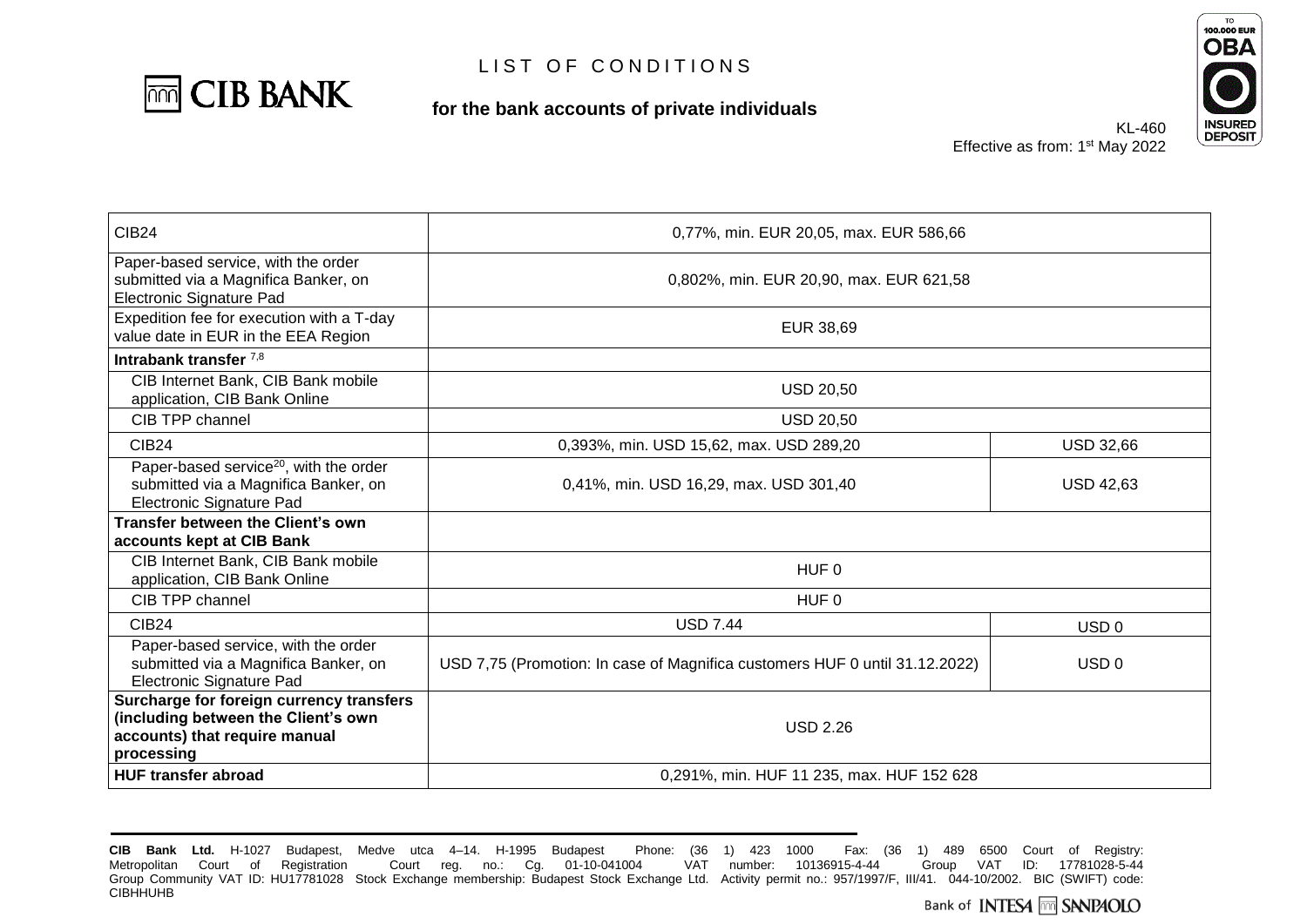

#### **for the bank accounts of private individuals**



KL-460 Effective as from: 1<sup>st</sup> May 2022

| Fee for the cancellation of an order<br>(including recalling), or the modification of an<br>order<br>l Intrabank order | HUF 0 / transaction |
|------------------------------------------------------------------------------------------------------------------------|---------------------|
| Bank-to-bank order                                                                                                     | HUF 0 / transaction |

| Deposit fixing or termination, increasing<br>or reducing the amount of deposited<br>capital                                                                                    |                      |                      |
|--------------------------------------------------------------------------------------------------------------------------------------------------------------------------------|----------------------|----------------------|
| CIB Internet Bank, CIB Bank mobile<br>application, CIB Bank Online <sup>16</sup>                                                                                               | HUF 0                |                      |
| CIB <sub>24</sub>                                                                                                                                                              | HUF 0                |                      |
| Paper-based service, with the order<br>submitted via a Magnifica Banker                                                                                                        | HUF 0                |                      |
| Termination of a fixed-term deposit on a<br>day other than the rollover date                                                                                                   |                      |                      |
| CIB Internet Bank, CIB Bank mobile<br>application, CIB Bank Online <sup>16</sup>                                                                                               | HUF 0                |                      |
| CIB <sub>24</sub>                                                                                                                                                              | HUF 113 /transaction |                      |
| Paper-based service, with the order<br>submitted via a Magnifica Banker                                                                                                        | HUF 282 /transaction | HUF 113 /transaction |
| Cash deposit of foreign currency to a<br><b>HUF or FCY account</b><br>(in case of Bank Account Agreement signed<br>before 01.07.2021)(CIB Bank Zrt. only<br>accepts banknotes) | HUF 0                |                      |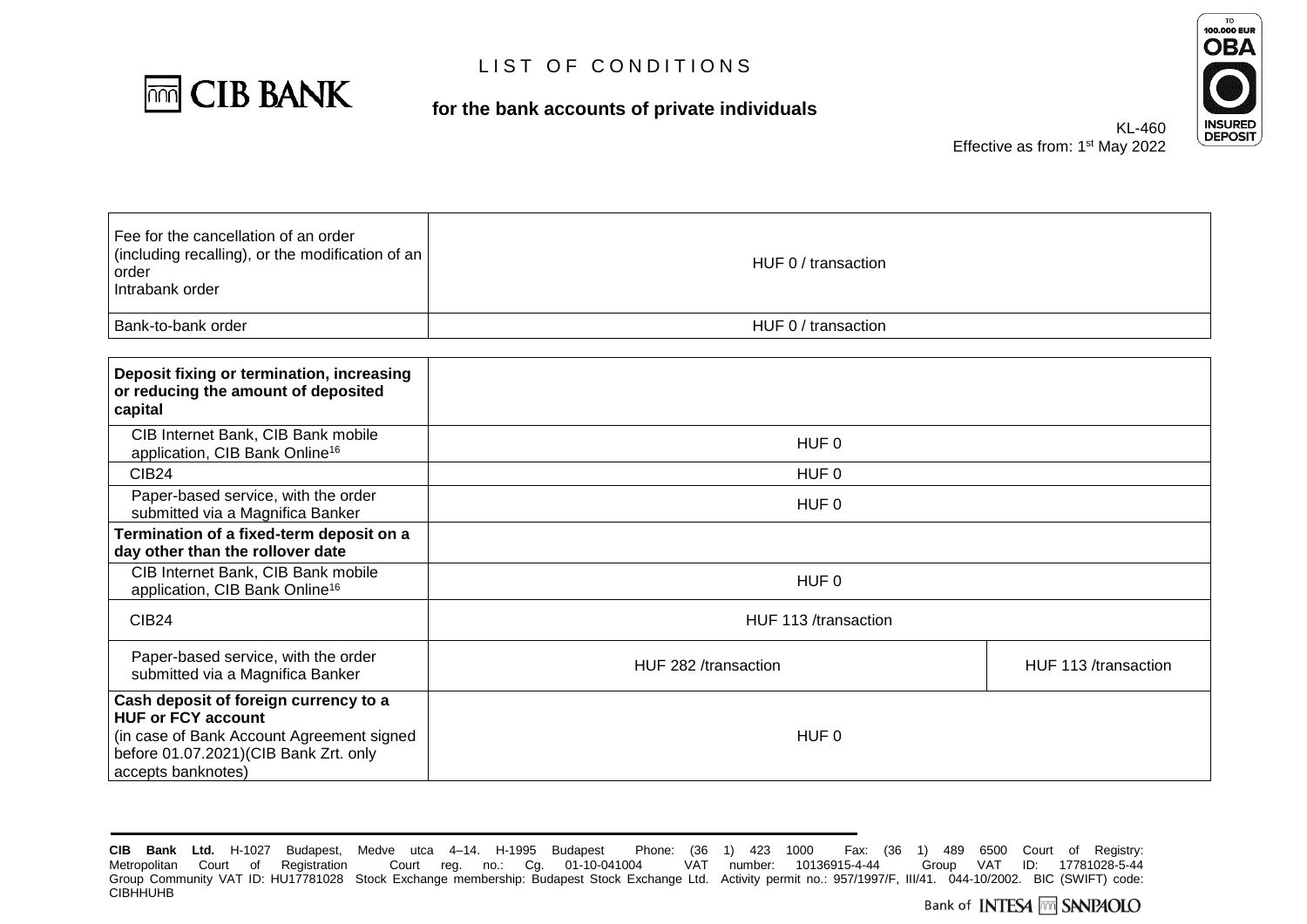

**for the bank accounts of private individuals**



KL-460 Effective as from: 1<sup>st</sup> May 2022

| Cash deposit of foreign currency to a<br><b>HUF or FCY account</b><br>(in case of Bank Account Agreement signed<br>on or after 01.07.2021)<br>(CIB Bank Zrt. only accepts banknotes) | $0,31% + HUF 52,$<br>max. HUF 10 510                                          | HUF 0                                    |  |
|--------------------------------------------------------------------------------------------------------------------------------------------------------------------------------------|-------------------------------------------------------------------------------|------------------------------------------|--|
| Fee for the depositing of damaged<br>foreign currency banknotes                                                                                                                      |                                                                               | 11.29% of the deposited amount           |  |
| Cash withdrawal in foreign currency to<br>the debit of HUF or FX account <sup>5</sup>                                                                                                |                                                                               | 1,436%, min. HUF 1 264, max. HUF 151 248 |  |
| Cash withdrawal in HUF to the debit of FX<br>account $5$                                                                                                                             | 1,436%, min. HUF 1 264, max. HUF 151 248                                      |                                          |  |
| Issuance of a foreign-currency cheque<br>The Bank has discontinued this service as of<br>16 December 2013.                                                                           | $USD$ 14.64 + bank-to-bank transfer charges                                   |                                          |  |
| Foreign currency cheque collection (min.<br>30 banking days $12$ )<br>The Bank has discontinued this service as of<br>16 December 2013.                                              | 0,34%, min. USD 35, max. USD 124.2 + third-party bank charges and DHL charges |                                          |  |
| <b>Unpaid cheque</b>                                                                                                                                                                 | <b>USD 5.65</b>                                                               |                                          |  |
| Cover transfer of cheque drawn on CIB<br><b>Bank</b>                                                                                                                                 | <b>USD 11.29</b>                                                              |                                          |  |
| <b>Blocking of a cheque</b>                                                                                                                                                          | <b>USD 11.29</b>                                                              |                                          |  |

| <b>ELECTRONIC SERVICES</b> |                                              |                                                                                                                 |                                                              |                                             |
|----------------------------|----------------------------------------------|-----------------------------------------------------------------------------------------------------------------|--------------------------------------------------------------|---------------------------------------------|
|                            | <b>CIB Classic Private</b><br><b>Account</b> | <b>CIB Online Account</b><br>Package<br>(Sales of this product will<br>be discontinued from 01<br>January 2018) | <b>CIB Senior Citizen</b><br><b>Account Plus<sup>1</sup></b> | <b>CIB Premium Extra Account</b><br>Package |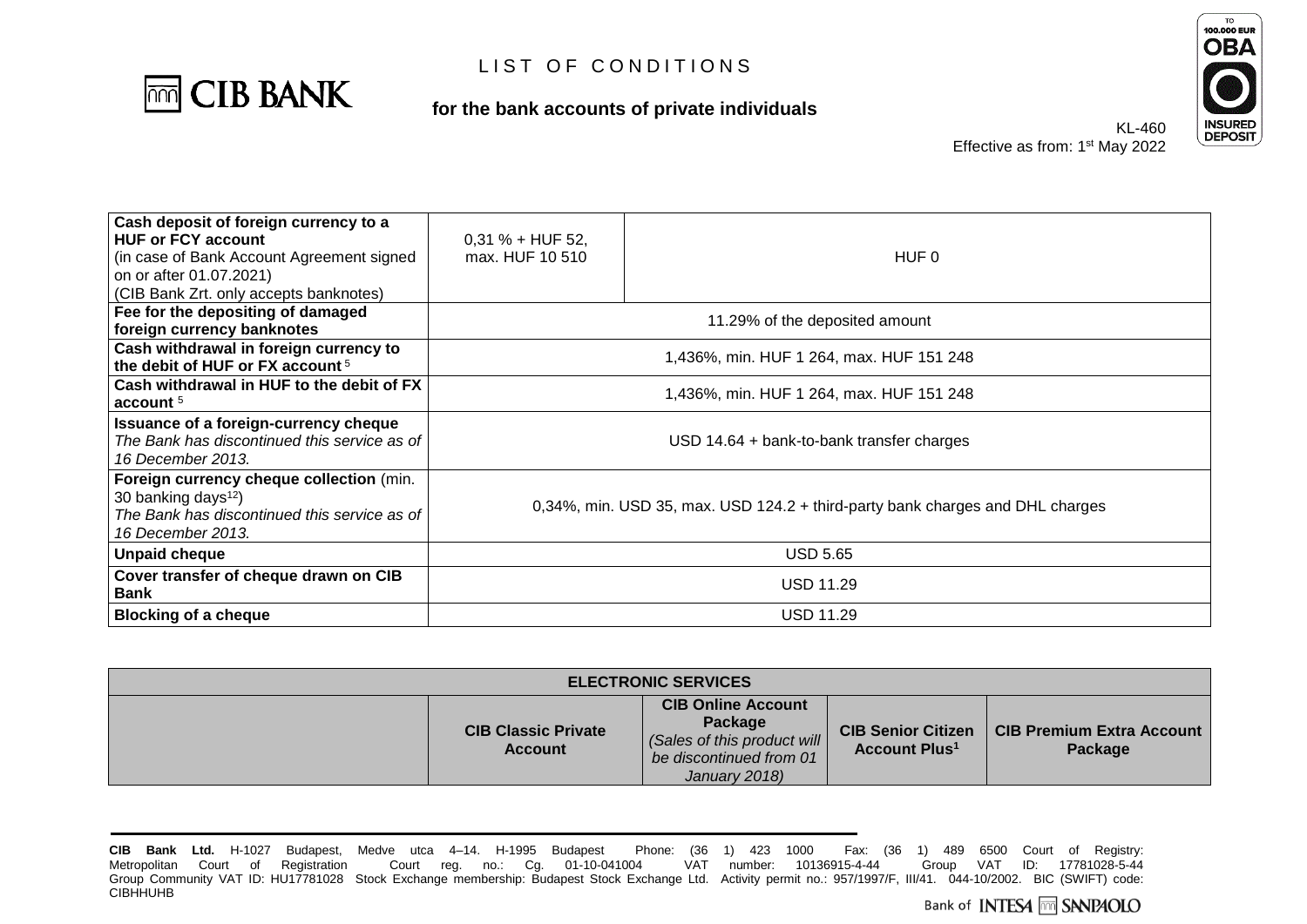

**for the bank accounts of private individuals**



KL-460 Effective as from: 1<sup>st</sup> May 2022

| CIB Internet based Electronic Services (CIB Internet Bank) <sup>3</sup>                                    |                                                                                                                                                                                        |                                                                                                                                                                                                  |                                                                                                                                                                                                            |                                                                                                                                                                                            |
|------------------------------------------------------------------------------------------------------------|----------------------------------------------------------------------------------------------------------------------------------------------------------------------------------------|--------------------------------------------------------------------------------------------------------------------------------------------------------------------------------------------------|------------------------------------------------------------------------------------------------------------------------------------------------------------------------------------------------------------|--------------------------------------------------------------------------------------------------------------------------------------------------------------------------------------------|
| - Registration fee                                                                                         | HUF <sub>0</sub>                                                                                                                                                                       | HUF <sub>0</sub>                                                                                                                                                                                 | HUF <sub>0</sub>                                                                                                                                                                                           | HUF <sub>0</sub>                                                                                                                                                                           |
| - Subscription fee for security SMS text<br>messages (notification of logins and<br>blocking)              | HUF 71 / month / user                                                                                                                                                                  | HUF 0                                                                                                                                                                                            | HUF 71 / month /<br>user                                                                                                                                                                                   | HUF 0                                                                                                                                                                                      |
| Fees for password generator <sup>3</sup>                                                                   |                                                                                                                                                                                        |                                                                                                                                                                                                  |                                                                                                                                                                                                            |                                                                                                                                                                                            |
| - Token usage fee                                                                                          | HUF 56 / month / user                                                                                                                                                                  | HUF <sub>0</sub>                                                                                                                                                                                 | HUF 56 / month /<br>user                                                                                                                                                                                   | HUF <sub>0</sub>                                                                                                                                                                           |
| - Easy Token usage fee (Sales of this<br>product will be discontinued from 15.02.<br>2019.                 | HUF 56 / month / user                                                                                                                                                                  | HUF 0                                                                                                                                                                                            | HUF 56 / month /<br>user                                                                                                                                                                                   | HUF 0                                                                                                                                                                                      |
| - CIB Hard Token usage fee                                                                                 | HUF 380 / month / user                                                                                                                                                                 | HUF 380 / month / user                                                                                                                                                                           | HUF 380 / month /<br>user                                                                                                                                                                                  | HUF 380 / month / user                                                                                                                                                                     |
| - CIB mobilToken usage fee                                                                                 | HUF 56 / month / user                                                                                                                                                                  | HUF 0 / month / user                                                                                                                                                                             | HUF 56 / month /<br>user                                                                                                                                                                                   | HUF 0 / month / user                                                                                                                                                                       |
| - CIB Hard Token request fee                                                                               | HUF 1 910 / user                                                                                                                                                                       | HUF 1 910 / user                                                                                                                                                                                 | HUF 1 910 / user                                                                                                                                                                                           | HUF 1 910 / user                                                                                                                                                                           |
| - One-off fee for Token replacement (if<br>the Token is lost or becomes unusable or<br>unreliable $)^{23}$ | In case of a replacement<br>request, the token available<br>in CIB Bank Mobile<br>Application or the CIB Hard<br>Token are available for<br>further use of the Electronic<br>Services. | In case of a<br>replacement request, the<br>token available in CIB<br><b>Bank Mobile Application</b><br>or the CIB Hard Token<br>are available for further<br>use of the Electronic<br>Services. | In case of a<br>replacement request,<br>the token available in<br><b>CIB Bank Mobile</b><br>Application or the<br><b>CIB Hard Token are</b><br>available for further<br>use of the Electronic<br>Services. | In case of a replacement<br>request, the token available in<br><b>CIB Bank Mobile Application</b><br>or the CIB Hard Token are<br>available for further use of the<br>Electronic Services. |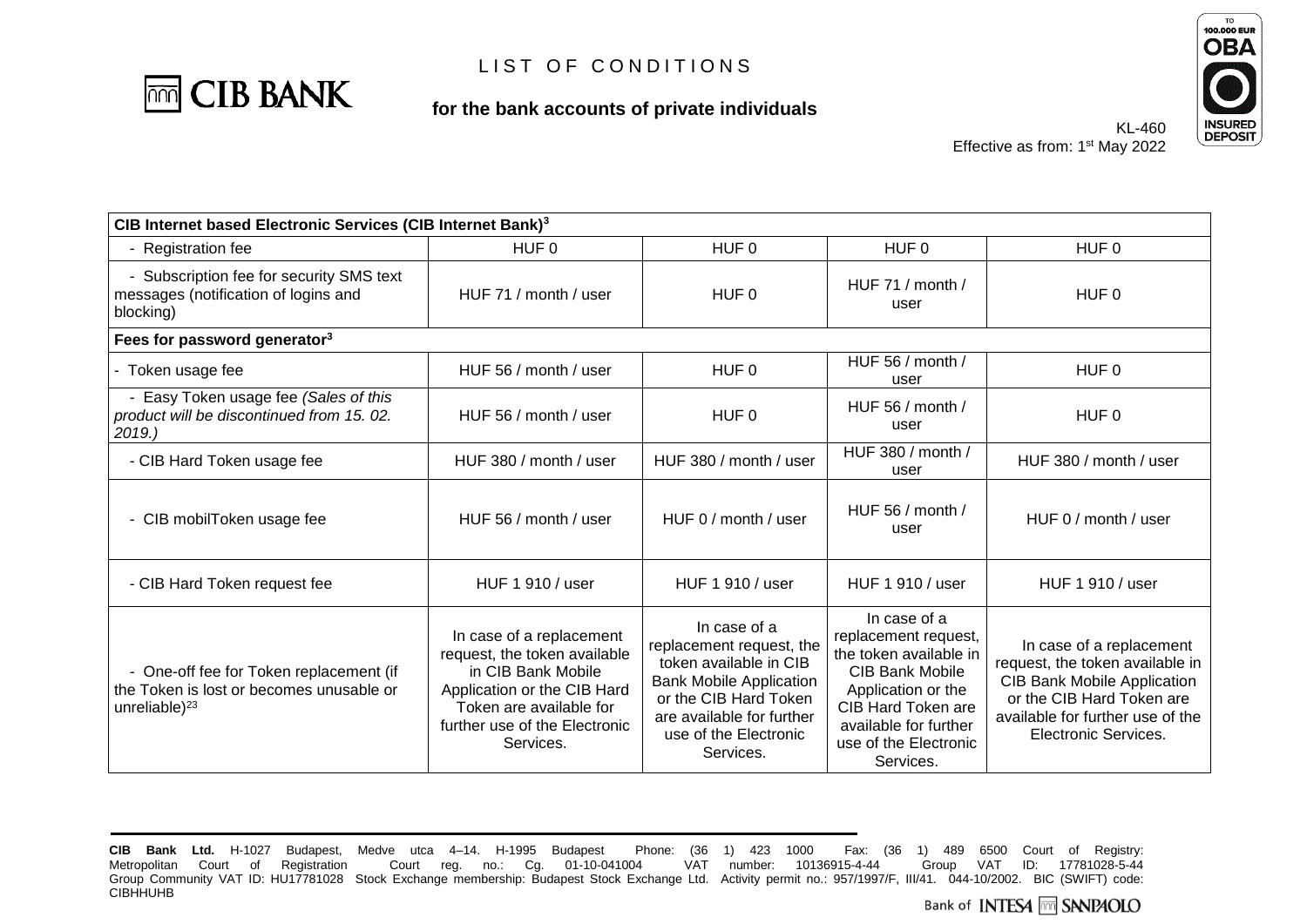

**for the bank accounts of private individuals**



| In case of a replacement<br>request, the token available<br>in CIB Bank Mobile<br>Application or the CIB Hard<br>Token are available for<br>further use of the Electronic<br>Services. | In case of a replacement<br>request, the token<br>available in CIB Bank<br>Mobile Application or the<br>CIB Hard Token are<br>available for further use<br>of the Electronic<br>Services. | In case of a<br>replacement request,<br>the token available in<br><b>CIB Bank Mobile</b><br>Application or the<br>CIB Hard Token are<br>available for further<br>use of the Electronic<br>Services. | In case of a replacement<br>request, the token available in<br><b>CIB Bank Mobile Application</b><br>or the CIB Hard Token are<br>available for further use of the<br>Electronic Services. |  |
|----------------------------------------------------------------------------------------------------------------------------------------------------------------------------------------|-------------------------------------------------------------------------------------------------------------------------------------------------------------------------------------------|-----------------------------------------------------------------------------------------------------------------------------------------------------------------------------------------------------|--------------------------------------------------------------------------------------------------------------------------------------------------------------------------------------------|--|
| <b>HUF 3 599Ft</b>                                                                                                                                                                     | <b>HUF 3 599 Ft</b>                                                                                                                                                                       | <b>HUF 3 599 Ft</b>                                                                                                                                                                                 | <b>HUF 3 599 Ft</b>                                                                                                                                                                        |  |
| HUF 0                                                                                                                                                                                  | HUF 0                                                                                                                                                                                     | HUF 0                                                                                                                                                                                               | HUF 0                                                                                                                                                                                      |  |
| CIB Internet-based Electronic Services (CIB Bank mobile application)                                                                                                                   |                                                                                                                                                                                           |                                                                                                                                                                                                     |                                                                                                                                                                                            |  |
| HUF 0                                                                                                                                                                                  | HUF 0                                                                                                                                                                                     | HUF 0                                                                                                                                                                                               | HUF 0                                                                                                                                                                                      |  |
| HUF 0                                                                                                                                                                                  | HUF 0                                                                                                                                                                                     | HUF 0                                                                                                                                                                                               | HUF 0                                                                                                                                                                                      |  |
| <b>CIB Internet based Electronic Services (CIB Bank Online)</b>                                                                                                                        |                                                                                                                                                                                           |                                                                                                                                                                                                     |                                                                                                                                                                                            |  |
| HUF 0                                                                                                                                                                                  | HUF 0                                                                                                                                                                                     | HUF 0                                                                                                                                                                                               | HUF 0                                                                                                                                                                                      |  |
| HUF 0                                                                                                                                                                                  | HUF 0                                                                                                                                                                                     | HUF <sub>0</sub>                                                                                                                                                                                    | HUF 0                                                                                                                                                                                      |  |
|                                                                                                                                                                                        |                                                                                                                                                                                           |                                                                                                                                                                                                     |                                                                                                                                                                                            |  |

| CIB Mobilbank <sup>9</sup>                                                                              |                              |                          |
|---------------------------------------------------------------------------------------------------------|------------------------------|--------------------------|
| - Security text messages on transactions<br>performed with a CIB bank card (card<br>monitoring service) | HUF 77 /month /phone number  | HUF 0/month/phone number |
| Text messages about debits and credits on<br>the bank account (account-monitoring<br>service)           | HUF 468 /month /phone number | HUF 0/month/phone number |

**CIB Bank Ltd.** H-1027 Budapest, Medve utca 4–14. H-1995 Budapest Phone: (36 1) 423 1000 Fax: (36 1) 489 6500 Court of Registry: Metropolitan Court of Registration Court reg. no.: Cg. 01-10-041004 Group Community VAT ID: HU17781028 Stock Exchange membership: Budapest Stock Exchange Ltd. Activity permit no.: 957/1997/F, III/41. 044-10/2002. BIC (SWIFT) code: **CIBHHUHB**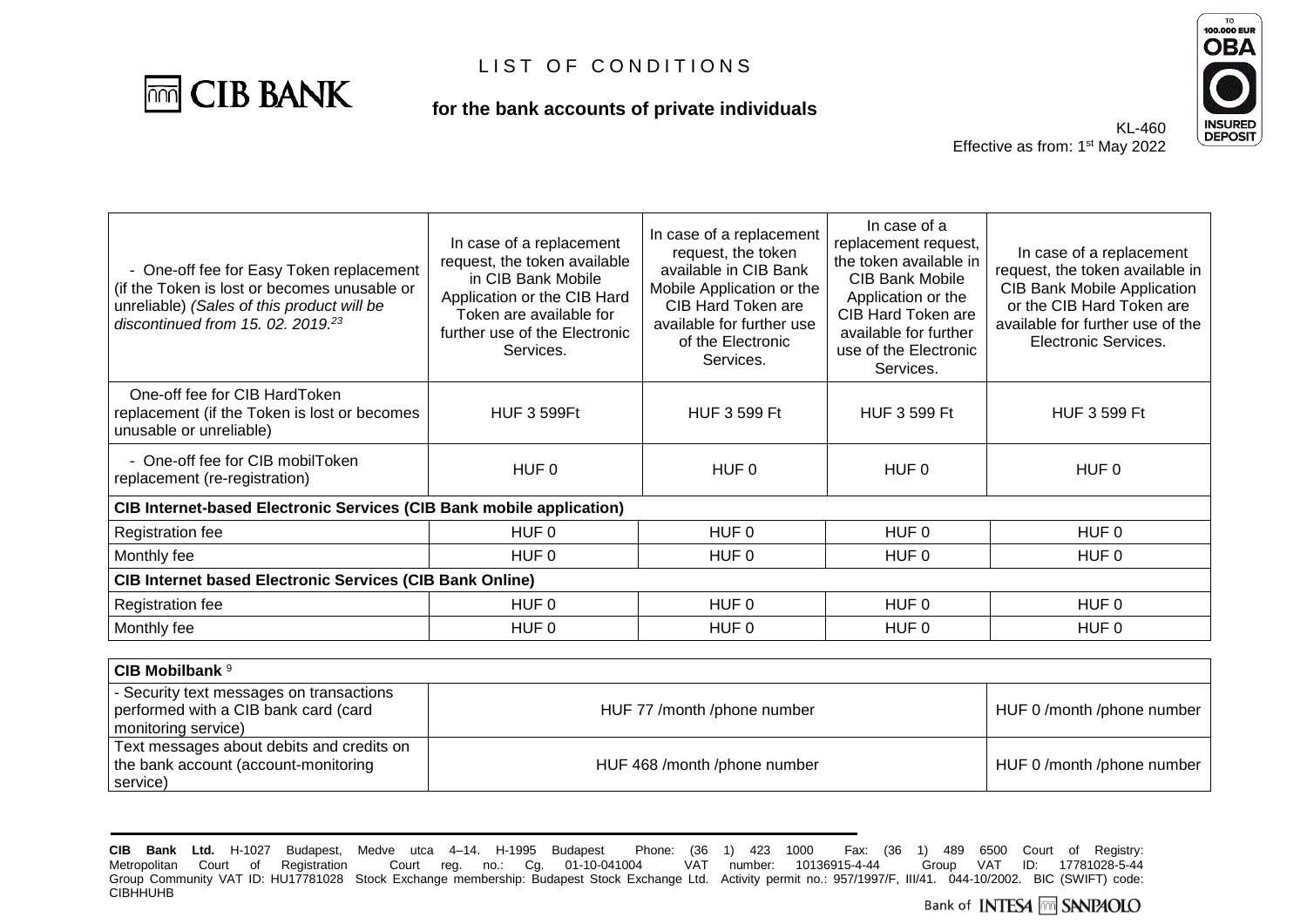

#### **for the bank accounts of private individuals**



Effective as from: 1<sup>st</sup> May 2022

KL-460

| - SMS fee <sup>10</sup> | HUF 50 /message | 10 messages per month free<br>of charge, each additional |
|-------------------------|-----------------|----------------------------------------------------------|
|                         |                 | message: HUF 50 / message                                |

| <b>OPTIONAL ADDITIONAL SERVICES</b>                                                                                                                                                                                                                                       |                                                                                                                                                                         |                                                                                                                 |                                                              |                                             |
|---------------------------------------------------------------------------------------------------------------------------------------------------------------------------------------------------------------------------------------------------------------------------|-------------------------------------------------------------------------------------------------------------------------------------------------------------------------|-----------------------------------------------------------------------------------------------------------------|--------------------------------------------------------------|---------------------------------------------|
|                                                                                                                                                                                                                                                                           | <b>CIB Classic Private</b><br><b>Account</b>                                                                                                                            | <b>CIB Online Account</b><br>Package<br>(Sales of this product will<br>be discontinued from 01<br>January 2018) | <b>CIB Senior Citizen</b><br><b>Account Plus<sup>1</sup></b> | <b>CIB Premium Extra Account</b><br>Package |
| <b>Monthly premium for CIB Accident Guard</b><br>Package<br>(available for individuals between the<br>ages of 18 – 65)                                                                                                                                                    | HUF 600<br>Promotion: For applications between 01.12.2021 and 31.03.2022, monthly premium is HUF 0 for 2 full months<br>following the month of the application          |                                                                                                                 |                                                              |                                             |
| Monthly premium for CIB Accident Guard<br><b>Plus Package</b><br>(available for individuals between the<br>ages of 18 – 65)                                                                                                                                               | <b>HUF 1 150</b><br>Promotion: For applications between 01.12.2021 and 31.03.2022, monthly premium is HUF 0 for 2 full months<br>following the month of the application |                                                                                                                 |                                                              |                                             |
| Monthly premium for CIB Accident Guard<br><b>Family Package</b><br>(available for principal insured persons<br>between the ages of $18 - 65$ ; the other<br>insured persons can be children under<br>18, spouses or registered partners<br>between the ages of 18 and 65) | <b>HUF 1 200</b><br>Promotion: For applications between 01.12.2021 and 31.03.2022, monthly premium is HUF 0 for 2 full months<br>following the month of the application |                                                                                                                 |                                                              |                                             |
| <b>Monthly premium for CIB Accident Guard</b><br><b>Family Plus Package</b><br>(available for principal insured persons<br>between the ages of $18 - 65$ ; the other<br>insured persons can be children under<br>18, spouses or registered partners                       | HUF 2 300<br>Promotion: For applications between 01.12.2021 and 31.03.2022, monthly premium is HUF 0 for 2 full months<br>following the month of the application        |                                                                                                                 |                                                              |                                             |

**CIB Bank Ltd.** H-1027 Budapest, Medve utca 4–14. H-1995 Budapest Phone: (36 1) 423 1000 Fax: (36 1) 489 6500 Court of Registry: Metropolitan Court of Registration Court reg. no.: Cg. 01-10-041004 Group Community VAT ID: HU17781028 Stock Exchange membership: Budapest Stock Exchange Ltd. Activity permit no.: 957/1997/F, III/41. 044-10/2002. BIC (SWIFT) code: **CIBHHUHB**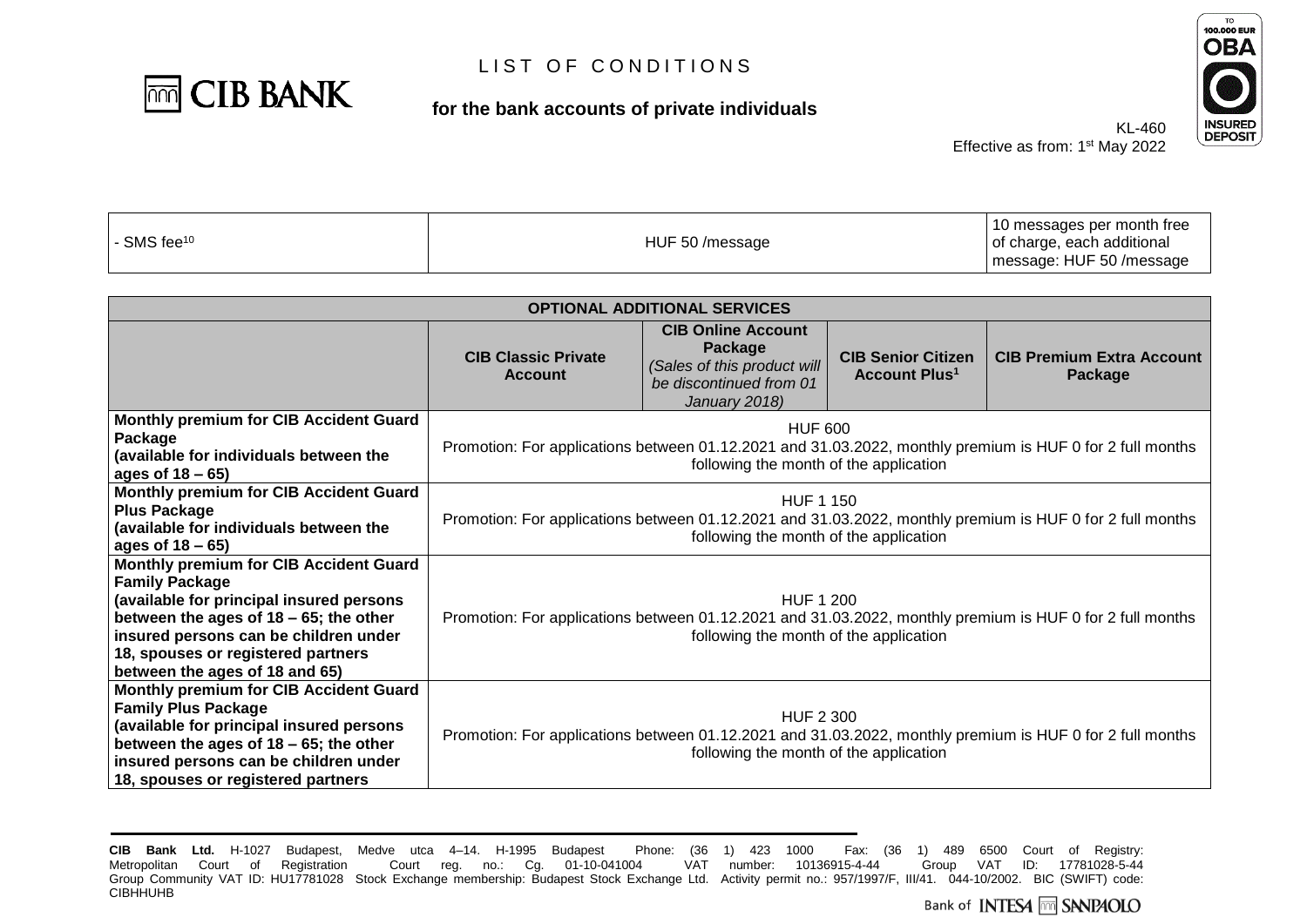

**for the bank accounts of private individuals**



Effective as

| KL-460               |  |
|----------------------|--|
| s from: 1st May 2022 |  |

| between the ages of 18 and 65)                                                                                                                       |                                                    |                                                      |
|------------------------------------------------------------------------------------------------------------------------------------------------------|----------------------------------------------------|------------------------------------------------------|
| Monthly premium for HUF 1,000,000<br>accident insurance policy providing<br>cover for accidental death (available<br>between 18 and 65 years of age) | <b>HUF 139</b>                                     |                                                      |
| Monthly premium for HUF 1,000,000 life<br>insurance policy providing cover for<br>death by any cause (available between 18<br>and 65 years of age)   | <b>HUF 399</b><br>Not available after 08.08.2013.  |                                                      |
| Monthly premium for HUF 8,000,000<br>accident insurance policy providing<br>cover for accidental death (available<br>between 18 and 65 years of age) | <b>HUF 999</b><br>Not available after 08.08.2013.  | <b>HUF 749</b><br>Not available after<br>08.08.2013. |
| Monthly premium for HUF 8,000,000 life<br>insurance policy providing cover for<br>death by any cause (available up to 65<br>years of age)            | <b>HUF 2499</b><br>Not available after 08.08.2013. |                                                      |

**CIB Bank Ltd.** H-1027 Budapest, Medve utca 4–14. H-1995 Budapest Phone: (36 1) 423 1000 Fax:<br>Metropolitan Court of Registration Court reg. no.: Cg. 01-10-041004 VAT number: 10136915-4-44 CIB Bank Ltd. H-1027 Budapest, Medve utca 4–14. H-1995 Budapest Phone: (36 1) 423 1000 Fax: (36 1) 489 6500 Court of Registry:<br>Metropolitan Court of Registration Court reg. no.: Cg. 01-10-041004 VAT number: 10136915-4-44 G Group Community VAT ID: HU17781028 Stock Exchange membership: Budapest Stock Exchange Ltd. Activity permit no.: 957/1997/F, III/41. 044-10/2002. BIC (SWIFT) code: **CIBHHUHB**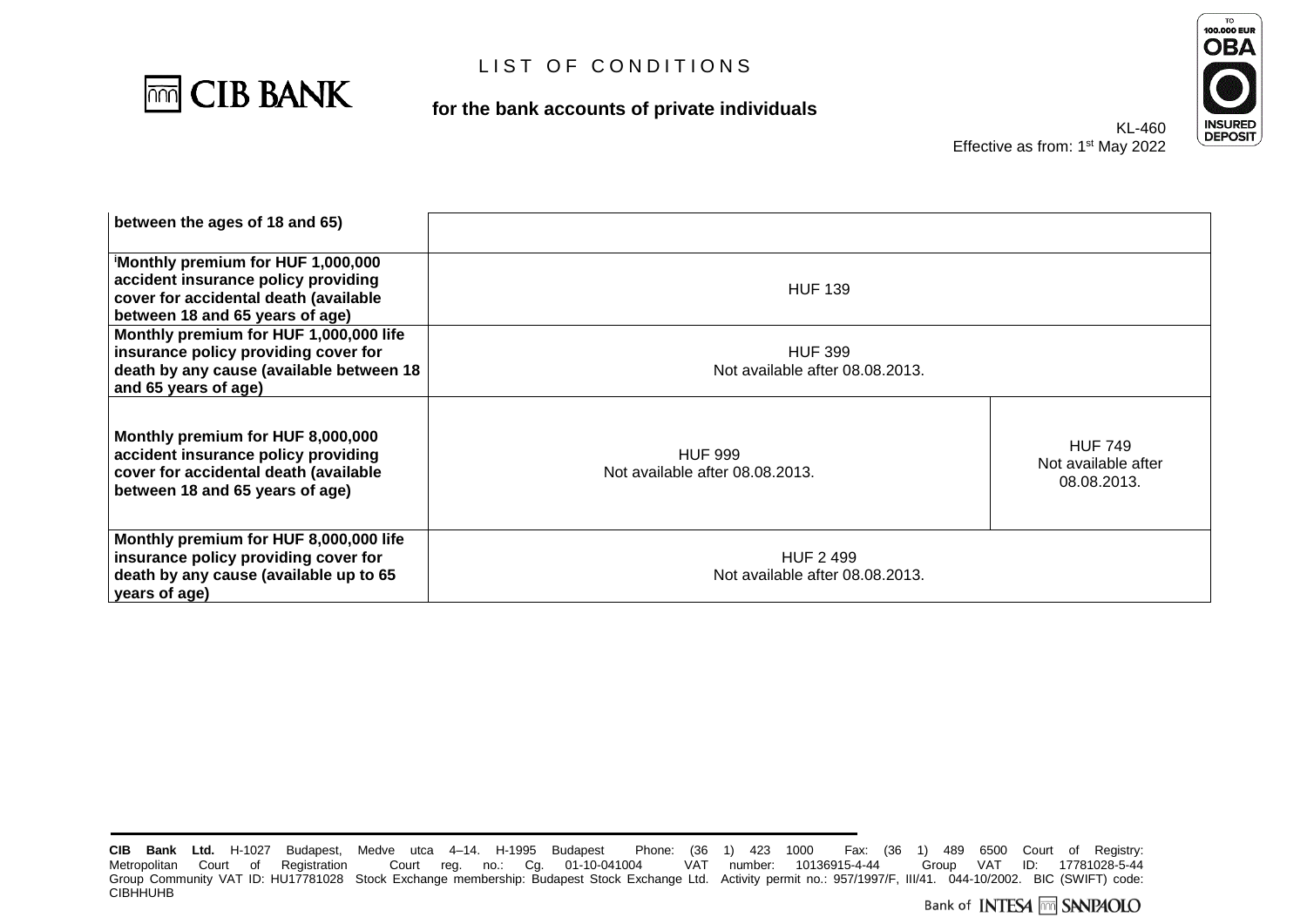

**for the bank accounts of private individuals**



KL-460 Effective as from: 1<sup>st</sup> May 2022

| <b>OPTIONAL ADDITIONAL SERVICES</b>                                                                                    |                                                                                                                                                                                                                                                         |                                                                                                                                           |                                                              |                                                                                                            |
|------------------------------------------------------------------------------------------------------------------------|---------------------------------------------------------------------------------------------------------------------------------------------------------------------------------------------------------------------------------------------------------|-------------------------------------------------------------------------------------------------------------------------------------------|--------------------------------------------------------------|------------------------------------------------------------------------------------------------------------|
|                                                                                                                        | <b>CIB Classic Private</b><br><b>Account</b>                                                                                                                                                                                                            | <b>CIB Online Account</b><br>Package<br>(Sales of this product will<br>be discontinued from 01<br>January 2018)                           | <b>CIB Senior Citizen</b><br><b>Account Plus<sup>1</sup></b> | <b>CIB Premium Extra</b><br><b>Account Package</b>                                                         |
| Monthly premium for CIB Health Guard,                                                                                  |                                                                                                                                                                                                                                                         | HUF 2 500 / month / insured<br>(Contract concluded before 1 June 2019)                                                                    |                                                              |                                                                                                            |
| Standard Basic Package (available at an<br>age 6 month - 69 years)                                                     | HUF 3 500 / month / insured<br>(Contract concluded from 1 June 2019 - to 31 July 2021)                                                                                                                                                                  |                                                                                                                                           |                                                              |                                                                                                            |
| <b>Monthly premium for CIB Health Guard</b><br>2.0, Standard Basic Package (available at<br>an age 6 month - 69 years) | HUF 4 950 / month / insured<br>(Contract concluded from 1 August 2021)<br>Promotion: For applications between 01.12.2021 and 31.03.2022, following the month of the application, the<br>monthly premium for 2 full months is 50% of the monthly premium |                                                                                                                                           |                                                              |                                                                                                            |
| Monthly premium for CIB Health Guard,                                                                                  | HUF 5 500 / month / insured<br>(Contract concluded before 1 June 2019)                                                                                                                                                                                  |                                                                                                                                           |                                                              |                                                                                                            |
| Optimum Basic Package (available at an<br>age $18 - 69$ years)                                                         | HUF 7 500 / month / insured<br>(Contract concluded from 1 June 2019 - to 31 July 2021)                                                                                                                                                                  |                                                                                                                                           |                                                              |                                                                                                            |
| Monthly premium for CIB Health Guard<br>2.0, Optimum Basic Package (available at<br>an age $18 - 69$ years)            |                                                                                                                                                                                                                                                         | HUF 7 950 / month / insured<br>(Contract concluded from 1 August 2021)<br>monthly premium for 2 full months is 50% of the monthly premium |                                                              | Promotion: For applications between 01.12.2021 and 31.03.2022, following the month of the application, the |

| Monthly premium for CIB Health Guard,  | 1500 / month / insured<br>HUF             |
|----------------------------------------|-------------------------------------------|
| Premium Basic Package (available at an | June 2019)<br>Contract concluded before 1 |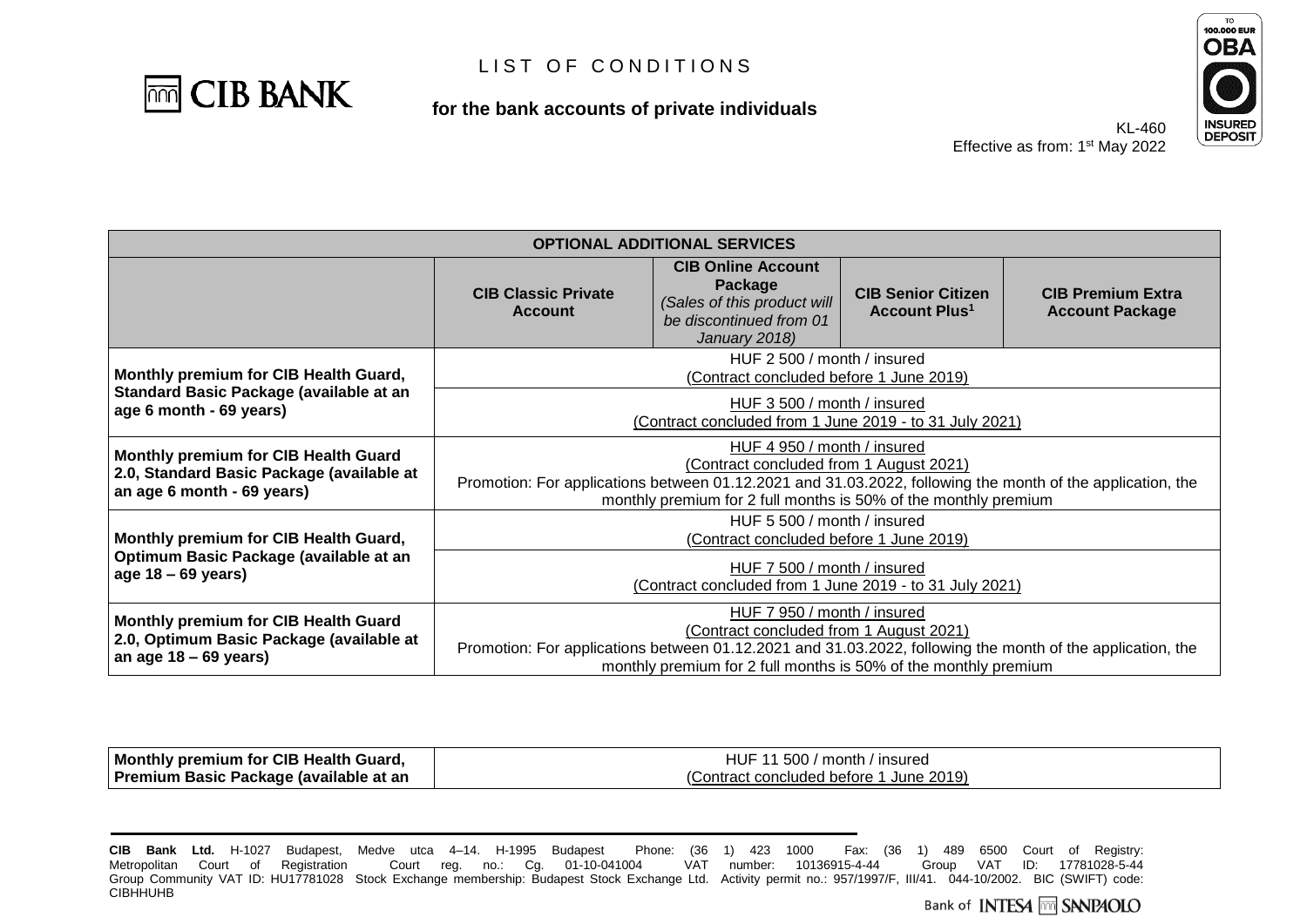

**for the bank accounts of private individuals**



| $ age 18 - 69 years $                                                                                                                                                             | HUF 14 500 / month / insured                                                                                                                                                  |  |
|-----------------------------------------------------------------------------------------------------------------------------------------------------------------------------------|-------------------------------------------------------------------------------------------------------------------------------------------------------------------------------|--|
|                                                                                                                                                                                   | (Contract concluded from 1 June 2019 - to 31 July 2021)                                                                                                                       |  |
| Monthly premium for CIB Health Guard<br>2.0, Premium Basic Package (available at                                                                                                  | HUF 10 950 / month / insured<br>(Contract concluded from 1 August 2021)                                                                                                       |  |
| an age $18 - 69$ years)                                                                                                                                                           | Promotion: For applications between 01.12.2021 and 31.03.2022, following the month of the application, the<br>monthly premium for 2 full months is 50% of the monthly premium |  |
| <b>Hope Plus Silver Additional Insurance</b><br>Package (available at an age 18 - 65 years,<br>only attached to CIB Health Guard Basic<br>Package). Monthly premium               | HUF 2 800 / month / insured<br>(Contract concluded before 1 June 2019 and from 1 June 2019 - to 31 July 2021)                                                                 |  |
| <b>Hope Plus Gold Additional Insurance</b><br>Package (available at an age 18 - 65<br>years, only attached to CIB Health Guard<br><b>Basic Package). Monthly premium</b>          | HUF 8 500 / month / insured<br>(Contract concluded before 1 June 2019 and from 1 June 2019 - to 31 July 2021)                                                                 |  |
| <b>Monthly premium for Hope Plus Silver</b><br>Additional Insurance Package (available at<br>an age 18 - 65 years, only attached to CIB<br><b>Health Guard 2.0 Basic Package)</b> | HUF 2 800 / month / insured<br>(Contract concluded from 1 August 2021)                                                                                                        |  |
| Monthly premium for Hope Plus Gold<br>Additional Insurance Package (available at<br>an age 18 - 65 years, only attached to CIB<br><b>Health Guard 2.0 Basic Package)</b>          | HUF 8.500 / month / insured<br>(Contract concluded from 1 August 2021)                                                                                                        |  |

| <b>HUF CARD COVERAGE</b><br>ACCOUNT <sup>7</sup> | <b>FCY CARD COVERAGE</b><br>ACCOUNT <sup>7</sup> | <b>CIB UNSECURED LOAN</b><br>TECHNICAL ACCOUNT <sup>1</sup><br>(Sales of this product will be<br>discontinued from 01 |
|--------------------------------------------------|--------------------------------------------------|-----------------------------------------------------------------------------------------------------------------------|
|--------------------------------------------------|--------------------------------------------------|-----------------------------------------------------------------------------------------------------------------------|

**CIB Bank Ltd.** H-1027 Budapest, Medve utca 4–14. H-1995 Budapest Phone: (36 1) 423 1000 Fax: (36 1) 489 6500 Court of Registry: Metropolitan Court of Registration Court reg. no.: Cg. 01-10-041004 Group Community VAT ID: HU17781028 Stock Exchange membership: Budapest Stock Exchange Ltd. Activity permit no.: 957/1997/F, III/41. 044-10/2002. BIC (SWIFT) code: **CIBHHUHB**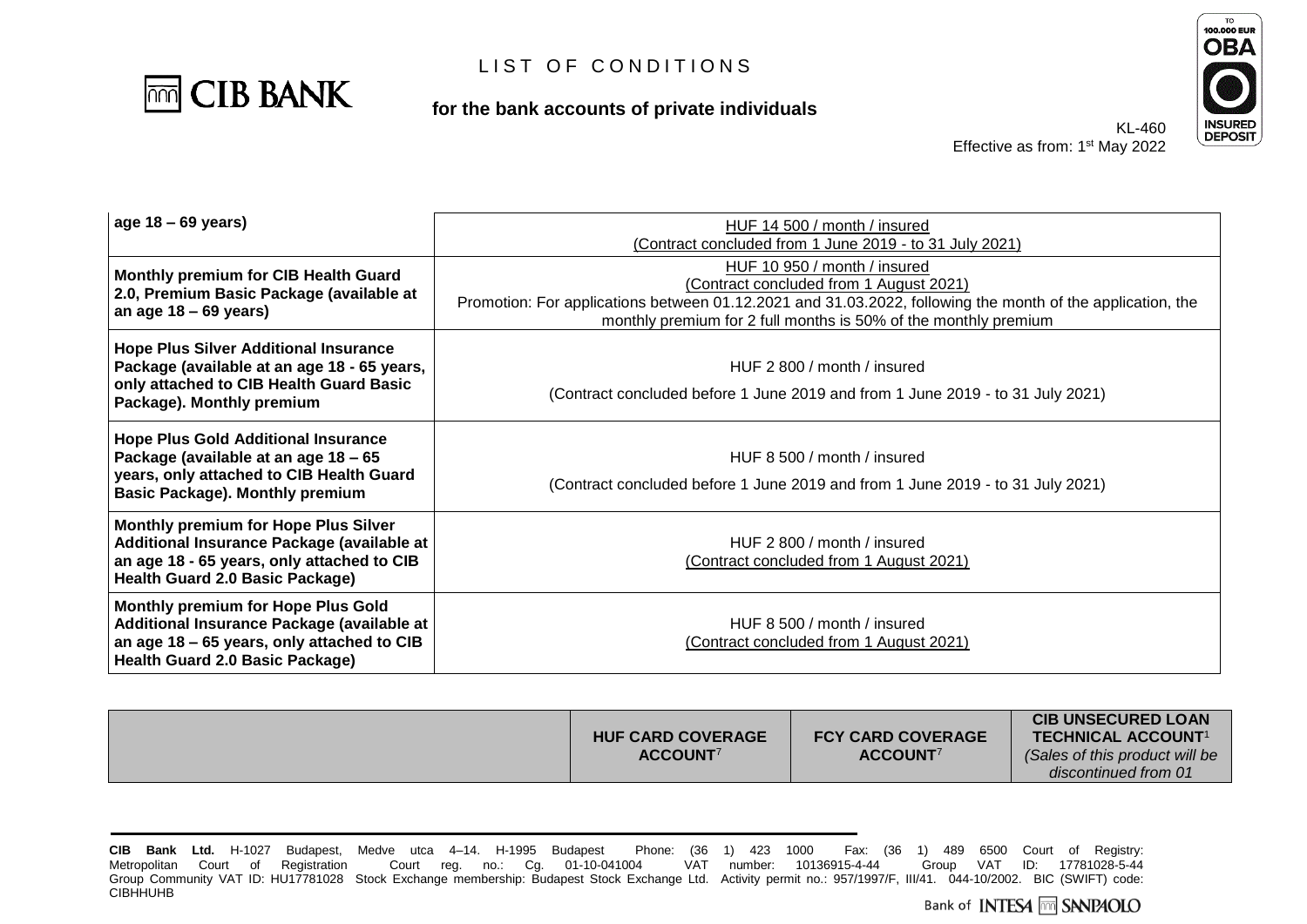

**for the bank accounts of private individuals**



Effective as from: 1<sup>st</sup> May 2022

KL-460

|                                                                                                                                                                                     |                                         |                                                                            | September 2017)                                    |
|-------------------------------------------------------------------------------------------------------------------------------------------------------------------------------------|-----------------------------------------|----------------------------------------------------------------------------|----------------------------------------------------|
|                                                                                                                                                                                     | Annual interest: 0,01%                  | Annual interest: 0,01%                                                     | Not available                                      |
| <b>On-demand interest</b>                                                                                                                                                           | AER: 0,01%                              | AER: 0,01%                                                                 | Not available                                      |
| <b>Unauthorised overdraft interest</b>                                                                                                                                              | 27,99%                                  | Risk Free Rate - RFR in the<br>given currency (O/N) + yearly<br>$6\%^{26}$ | 27,99%                                             |
| Date of debiting unauthorised overdraft interest                                                                                                                                    |                                         | The last bank working day of the calendar month                            |                                                    |
| Minimum deposit for account opening                                                                                                                                                 |                                         | None                                                                       |                                                    |
| Monthly account management fee                                                                                                                                                      |                                         | HUF 0                                                                      |                                                    |
| <b>Account opening and closing fee</b>                                                                                                                                              | Not available                           | Not available                                                              | HUF <sub>0</sub>                                   |
| Regular monthly statement via CIB Internet Bank, CIB Bank<br>mobile application, CIB Bank Online <sup>14</sup>                                                                      | HUF 0                                   | Not available                                                              | HUF <sub>0</sub>                                   |
| <b>Regular monthly statement</b>                                                                                                                                                    | Not available                           | HUF 0                                                                      | Not available                                      |
| First monthly paper statement of each month                                                                                                                                         | HUF <sub>0</sub>                        | Not available                                                              | HUF <sub>0</sub><br>(only at the Client's request) |
| Fee for issuing additional bank statements or certificates at the<br>Client's request<br>Relating to the past 6 months / month<br>Relating to more than 6 months previously / month | Not available                           | Not available                                                              | <b>HUF 1 438</b><br><b>HUF 2 878</b>               |
| Transfer between the Client's own accounts kept at CIB<br>Bank                                                                                                                      |                                         |                                                                            |                                                    |
| CIB Internet Bank, CIB Bank mobile application, CIB Bank Online                                                                                                                     | HUF <sub>0</sub>                        | HUF <sub>0</sub>                                                           | HUF <sub>0</sub>                                   |
| CIB TPP channel                                                                                                                                                                     | HUF <sub>0</sub>                        | HUF <sub>0</sub>                                                           | HUF <sub>0</sub>                                   |
| <b>CIB24</b>                                                                                                                                                                        | <b>HUF 116</b>                          | <b>USD 5.80</b>                                                            | HUF <sub>0</sub>                                   |
| Paper-based service, on Electronic Signature Pad                                                                                                                                    | 0,174%, min. HUF 232,<br>max. HUF 8 117 | 0,174%, min. USD 11.59,<br>max. USD 33.67                                  | HUF <sub>0</sub>                                   |

**CIB Bank Ltd.** H-1027 Budapest, Medve utca 4–14. H-1995 Budapest Phone: (36 1) 423 1000 Fax: (36 1) 489 6500 Court of Registry: Metropolitan Court of Registration Court reg. no.: Cg. 01-10-041004 Group Community VAT ID: HU17781028 Stock Exchange membership: Budapest Stock Exchange Ltd. Activity permit no.: 957/1997/F, III/41. 044-10/2002. BIC (SWIFT) code: **CIBHHUHB**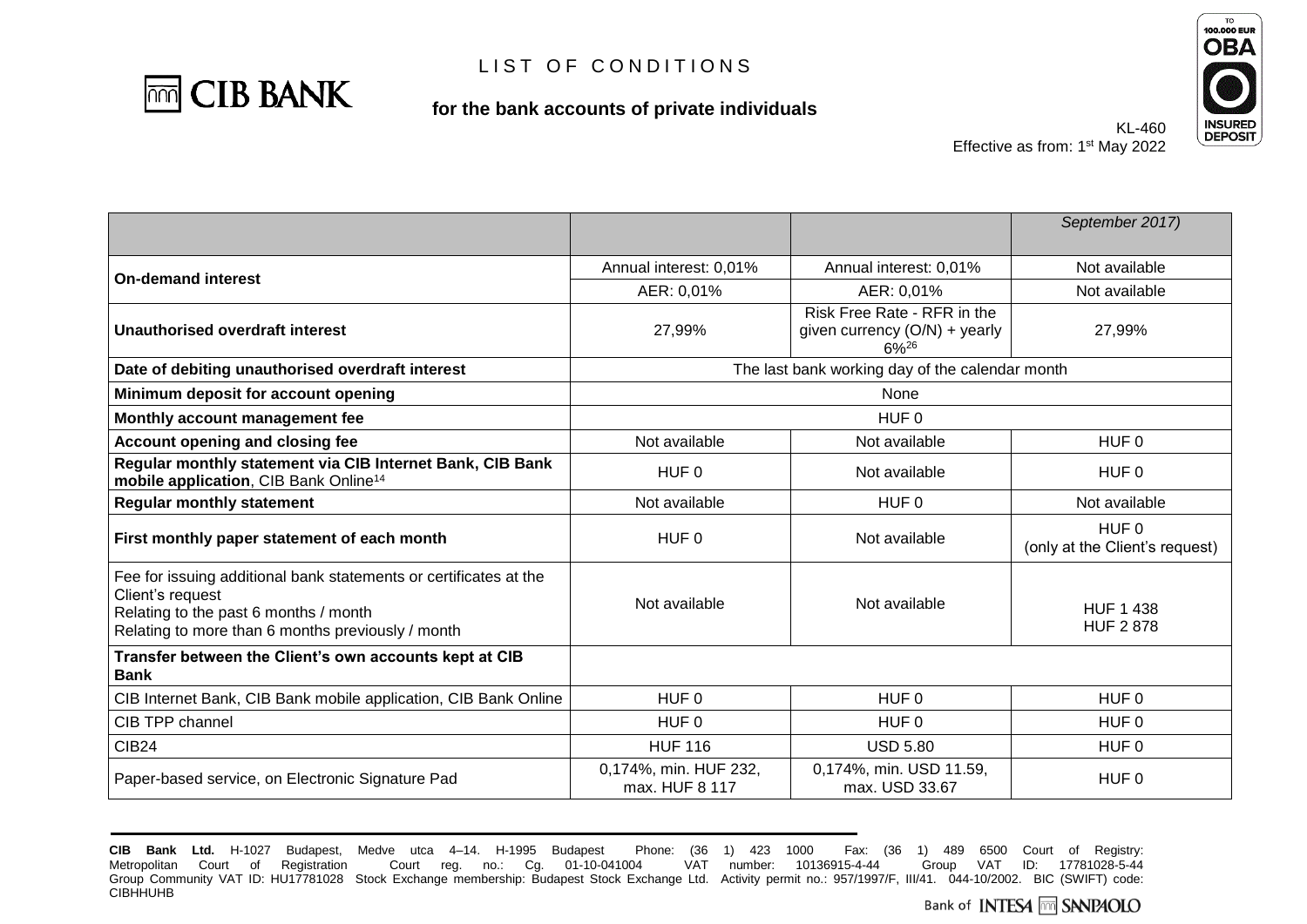

### **for the bank accounts of private individuals**



Effective as from: 1<sup>st</sup> May 2022

KL-460

| Cash deposit at a bank branch                                                                                                                                                                                        |                                          |               |                                                   |
|----------------------------------------------------------------------------------------------------------------------------------------------------------------------------------------------------------------------|------------------------------------------|---------------|---------------------------------------------------|
| (in case of Bank Account Agreement signed before 01.07.2021)                                                                                                                                                         | HUF 0                                    | Not available | HUF 0                                             |
| Cash deposit at a bank branch<br>(in case of Bank Account Agreement signed on or after<br>01.07.2021)                                                                                                                | $0,31\% + HUF 52,$<br>max, HUF 10 510    | Not available | HUF 0                                             |
| fee the processing of coins if more than 50 coins are deposited <sup>5</sup>                                                                                                                                         | 3,39%                                    | Not available | 3,39%                                             |
| Deposit with a postal cash transfer order                                                                                                                                                                            | HUF $113 + 0.39\frac{1}{10}$ transaction | Not available | Not available                                     |
| Cash deposit of foreign currency to a HUF or FCY account<br>(only banknotes are accepted)                                                                                                                            | Not available                            | HUF 0         | Not available                                     |
| Cash withdrawal from cash desk in a bank branch 5<br>- fee for coin processing if more than 50 coins are withdrawn <sup>5</sup>                                                                                      | Not available                            | Not available | 1,40%, min. HUF 884, max.<br>HUF 147 130<br>3,39% |
| Fee for failing to make a cash-desk withdrawal after giving<br>advance notice, or for withdrawing more than HUF 1 million<br>(or the equivalent in foreign currency) without giving<br>advance notice <sup>5</sup> : | Not available                            | Not available | HUF 11,291 / occasion                             |
| <b>Correspondence fee</b>                                                                                                                                                                                            | Not available                            | Not available | <b>HUF 565</b>                                    |
| <b>CIB Internet based Electronic Services</b><br><b>CIB Internet Bank - Compulsory Supplementary Service</b>                                                                                                         |                                          |               |                                                   |
| Fees for password generator <sup>3</sup>                                                                                                                                                                             |                                          |               |                                                   |
| - Token usage fee                                                                                                                                                                                                    | Not available                            | Not available | HUF 56 / month / user                             |
| Easy Token usage fee (Sales of this product will be<br>discontinued from 15.02.2019.)                                                                                                                                | Not available                            | Not available | HUF 56 / month / user                             |
| - CIB Hard Token usage fee                                                                                                                                                                                           | Not available                            | Not available | HUF 380 / month / user                            |
| - CIB mobilToken usage fee                                                                                                                                                                                           | Not available                            | Not available | HUF 56 / month / user                             |
| - CIB Hard Token request fee                                                                                                                                                                                         | Not available                            | Not available | HUF 1 910 / user                                  |

**CIB Bank Ltd.** H-1027 Budapest, Medve utca 4–14. H-1995 Budapest Phone: (36 1) 423 1000 Fax: (36 1) 489 6500 Court of Registry: Metropolitan Court of Registration Court reg. no.: Cg. 01-10-041004 Group Community VAT ID: HU17781028 Stock Exchange membership: Budapest Stock Exchange Ltd. Activity permit no.: 957/1997/F, III/41. 044-10/2002. BIC (SWIFT) code: **CIBHHUHB**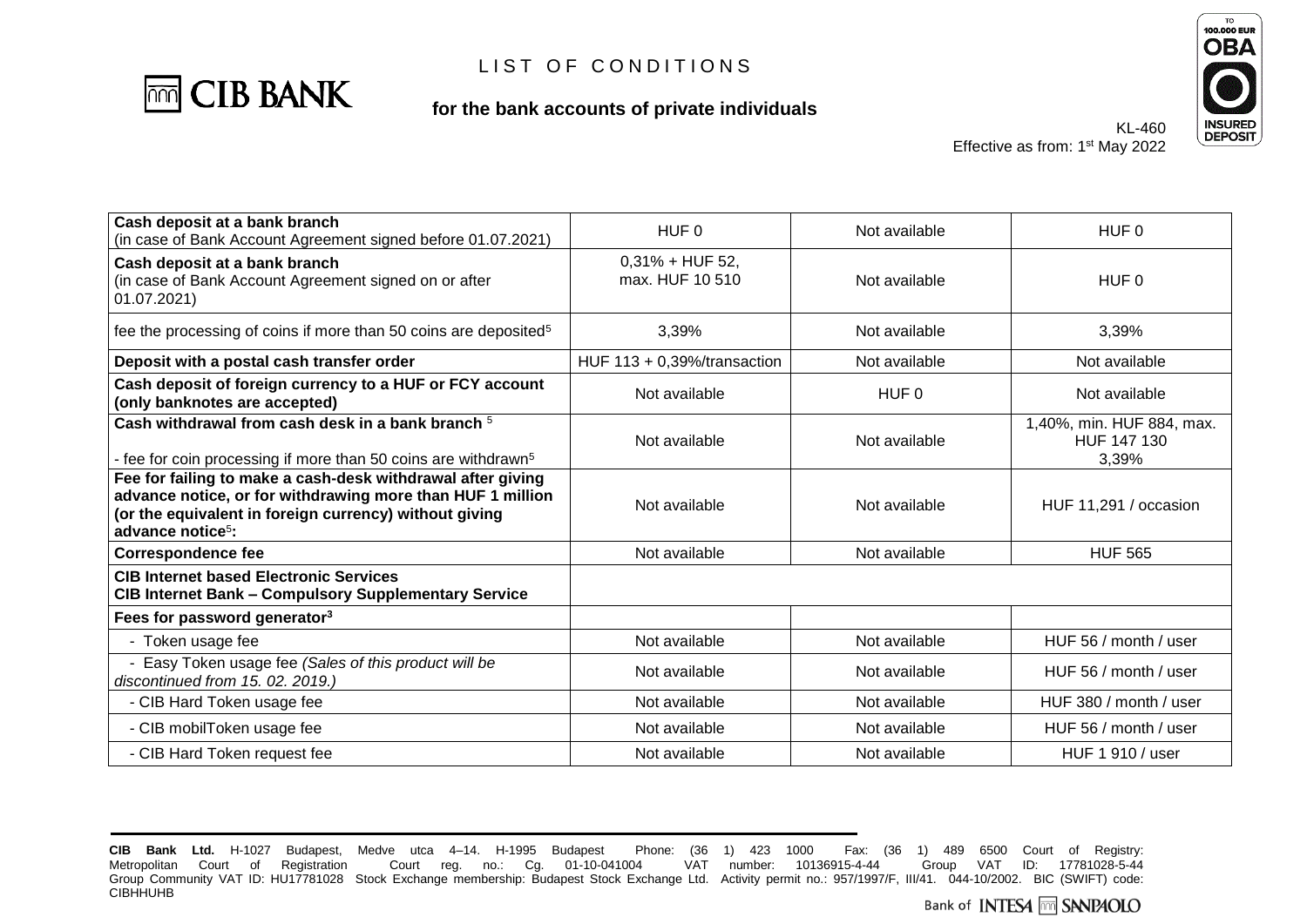

### **for the bank accounts of private individuals**



KL-460 Effective as from: 1<sup>st</sup> May 2022

| - One-off fee for Token replacement (if the Token is lost or<br>becomes unusable or unreliable) <sup>23</sup>                                                                | Not available | Not available | In case of a replacement<br>request, the token available in<br><b>CIB Bank Mobile Application</b><br>or the CIB Hard Token are<br>available for further use of the<br><b>Electronic Services.</b> |
|------------------------------------------------------------------------------------------------------------------------------------------------------------------------------|---------------|---------------|---------------------------------------------------------------------------------------------------------------------------------------------------------------------------------------------------|
| - One-off fee for Easy Token replacement (if the Token is lost<br>or becomes unusable or unreliable) (Sales of this product will be<br>discontinued from 15. 02. 2019.) $23$ | Not available | Not available | In case of a replacement<br>request, the token available in<br><b>CIB Bank Mobile Application</b><br>or the CIB Hard Token are<br>available for further use of the<br><b>Electronic Services.</b> |
| - One-off fee for CIB Hard Token replacement (if the Token is<br>lost or becomes unusable or unreliable)                                                                     | Not available | Not available | <b>HUF 3 599</b>                                                                                                                                                                                  |
| - One-off fee for CIB mobilToken replacement (re-registration)                                                                                                               | Not available | Not available | HUF 0                                                                                                                                                                                             |

| <b>CIB Internet-based Electronic Services (CIB Bank mobile application)</b>                  |               |               |                                 |  |
|----------------------------------------------------------------------------------------------|---------------|---------------|---------------------------------|--|
| Registration fee                                                                             | HUF 0         | HUF 0         | HUF 0                           |  |
| Monthly fee                                                                                  | HUF 0         | HUF 0         | HUF 0                           |  |
| <b>CIB Internet based Electronic Services (CIB Bank Online)</b>                              |               |               |                                 |  |
| Registration fee                                                                             | HUF 0         | HUF 0         | HUF 0                           |  |
| Monthly fee                                                                                  | HUF 0         | HUF 0         | HUF 0                           |  |
| CIB Mobilbank <sup>9</sup>                                                                   |               |               |                                 |  |
| - Text messages about debits and credits on the bank account<br>(account-monitoring service) | Not available | Not available | HUF 468 /month /phone<br>number |  |
| - Text message fee <sup>10</sup>                                                             | Not available | Not available | HUF 50 /message                 |  |

CIB Bank is a member of the National Deposit Insurance Fund (NDIF), so its deposits are insured under the Act CCXXXVII of 2013 on Credit Institutions and Financial Enterprises.

**CIB Bank Ltd.** H-1027 Budapest, Medve utca 4–14. H-1995 Budapest Phone: (36 1) 423 1000 Fax: (36 1) 489 6500 Court of Registry: Metropolitan Court of Registration Court reg. no.: Cg. 01-10-041004 Group Community VAT ID: HU17781028 Stock Exchange membership: Budapest Stock Exchange Ltd. Activity permit no.: 957/1997/F, III/41. 044-10/2002. BIC (SWIFT) code: **CIBHHUHB**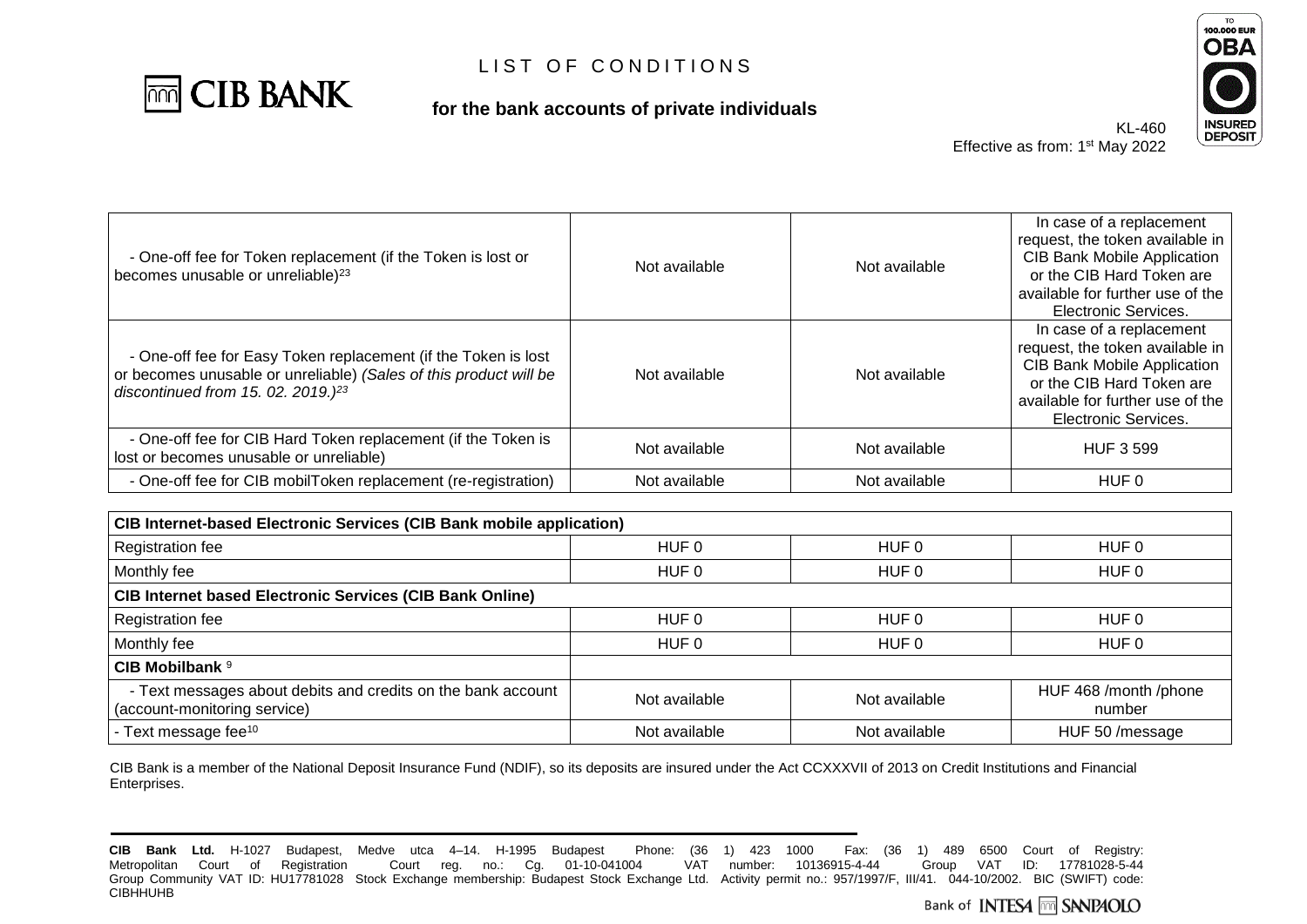

**for the bank accounts of private individuals**



KL-460 Effective as from: 1<sup>st</sup> May 2022

Termination of the bank account: In the event of termination of the Bank Account Agreement, the cash withdrawal, bank-to-bank transfer, intrabank transfer or book transfer between the Client's own accounts of an amount less than HUF 1,200 – or the equivalent in foreign currency determined based on the valid mid-rate quoted by the Bank on the day of execution by the Bank of the payment order to this effect – is free of charge.

**1.** The Bank will stop offering the CIB Senior Citizen and Senior Citizen Plus account packages after 03.06.2013.

Clients eligible for the CIB Senior Citizen and Senior Citizen Plus accounts:

A) Persons entitled to receive an old-age pension (with a "pensioner's reference number certificate"), regardless of age

B) Persons entitled to a widow's pension

C) Persons over 62 years of age

Use of the CIB Senior Citizen Plus account is subject to the following conditions: transfer of pension or income to the CIB Senior Plus account, and holding or applying for at least one bank card.

2**.** Fulfilment of the conditions for use is reviewed monthly by the Bank and the appropriate fees are applied in the next month.

- <sup>3.</sup> After 8 August 2013 new Internet Bank Agreements stipulating identification with a password may not be concluded. In the case of a Full Service Package, an existing agreement may not be amended to stipulate identification with a password. Amendment of the agreement to stipulate identification with a password is only possible in the case of the Querying or Data Entry service package After 31 March 2014 identification with a password is only available to Users who make use of the Querying or Data Entry Service Package.
- <sup>4</sup>**.** Products: Telekom DOMINO prepaid card, vendor: Magyar Telekom Plc.; Praktikum prepaid card, vendor: Telenor Hungary Ltd.; Vodafone VitaMAX prepaid card, vendor: Vodafone Hungary. The pay-as-you-go mobile phone top-up service is available via the CIB24, CIB Internet Bank, CIB Bank mobile application and CIB Bank Online services.

5**.** The Bank assumes no obligation to execute large cash withdrawals at a time that has not been agreed in advance. Notice of withdrawals of large amounts of cash must be given to the Bank in advance, either verbally (by telephone, CIB24/in person) or in writing as follows:

Giving advance notice of the withdrawal of large sums of cash:

| Deadline for giving notice                  |                             | Daily amount of cash withdrawal |                 |                                   |
|---------------------------------------------|-----------------------------|---------------------------------|-----------------|-----------------------------------|
|                                             |                             | HUF                             | EUR. USD        | Other                             |
| 1 bank working day<br>before the withdrawal | Monday-Thursday<br>up to    | $1,000,000 - 10,000,000$        | $1.000 - 5.000$ | Up to the equivalent of USD 5,000 |
| 2 bank working days befor<br>the withdrawal | 15:00<br>Friday up to 14:00 | Over 10,000,000                 | Over 5.000      | Over the equivalent of USD 5,000  |

Giving advance notice of a cash withdrawal or cash deposit of more than 50 coins:

• Advance notice of cash withdrawals or cash deposit of up to HUF 500,000 must be given 2 working days before the withdrawal or deposit.

- Notice of cash withdrawals or cash deposit of over HUF 500,000 must be given 3 working days before the withdrawal or deposit, by 15:00 from Monday to Thursday and by 14:00 on Friday, and a list of denominations must be provided.
- 6. In addition to the commission payable on foreign currency transactions involving the Client's Bank Account, any out-of-pocket expenses (e.g. postal charges, DHL courier charges, etc.) related to the executed transactions, as well as any justified fees and commissions incurred due to the involvement of an intermediary bank or banks may – as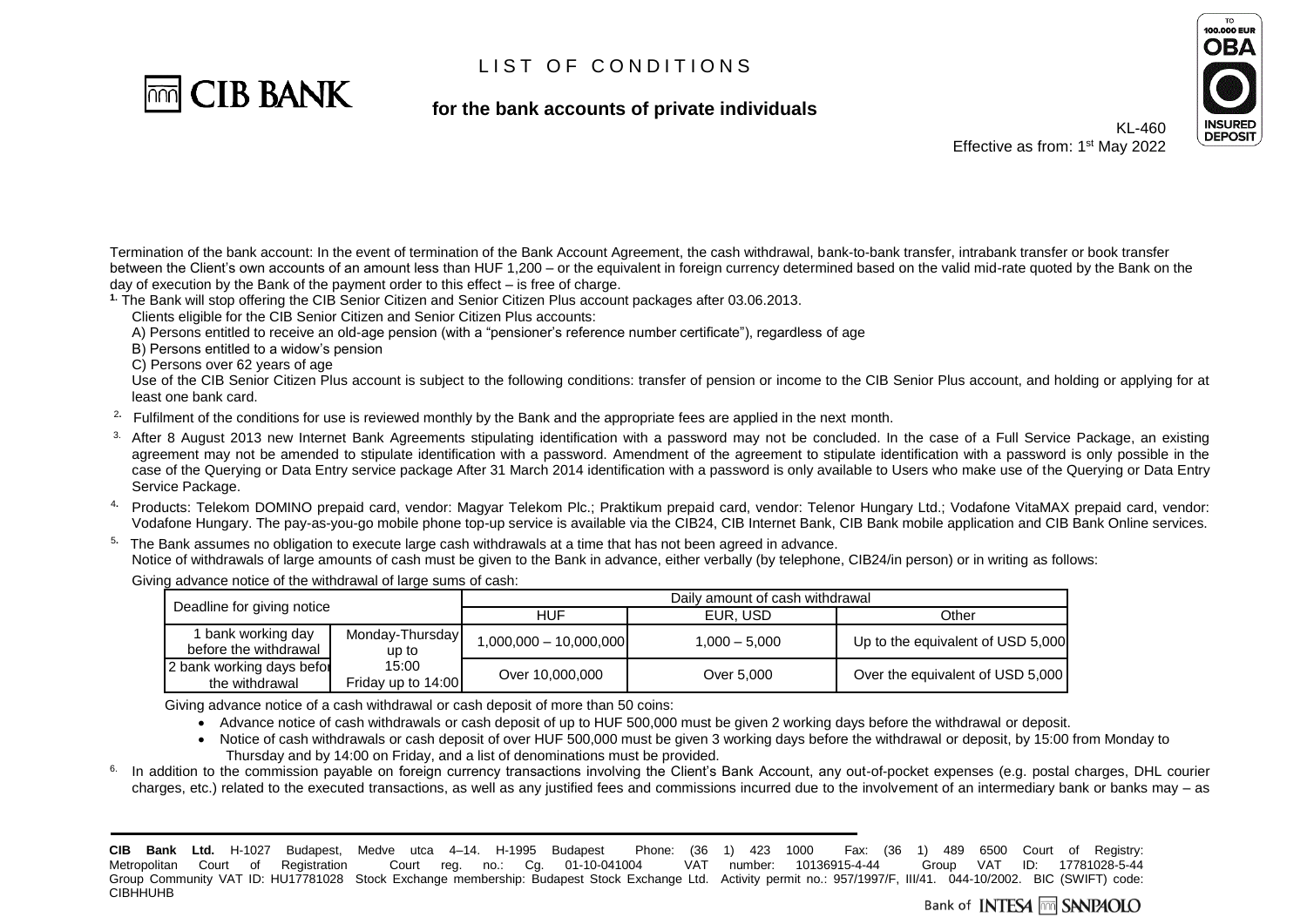

**for the bank accounts of private individuals**



KL-460 Effective as from: 1<sup>st</sup> May 2022

chosen by the Parties – be charged either to the Client or to the Originator of the foreign currency transaction. (These include, in the case of outgoing foreign-currency payments to destination countries that use the IBAN international bank account number format, the fee charged by the foreign bank if the beneficiary's IBAN-format account number was indicated erroneously on, or omitted from, the payment order.) In case of transfers outside the EEA, if the Client agrees to pay all the fees and charges associated with the transfer, the Client must ensure that sufficient funds are available on the designated account to cover such costs. The precise amounts of the fees and charges differ from bank to bank. Upon fulfilment, the HUF value of the foreign currency transfer fees and costs (e.g. SWIFT), as well as any justified fees and commission incurred due to the involvement of an intermediary bank/banks, financial or other institutions (e.g. surcharge of manual processed transfers), are charged to the Client as and when they arise. These costs can arise in both outbound and inbound foreign currency transfers and can therefore be debited. Transfer orders submitted on a transfer order form are accepted by CIB Bank only on a special foreign currency transfer order form.

<sup>7.</sup> CIB Bank's sell/buy foreign exchange rate valid on the date of debiting the account is applied to calculate the amount of orders submitted in a currency different from that of the account debited.

EEA Region: institution established by certain members of the European Union and European Free Trade Association (EFTA), an extension of the European Union's single market. Member States: Austria, Belgium, Bulgaria, Cyprus, Czech Republic, Denmark, Estonia, Finland, France, Greece, Netherlands, Croatia, Ireland, Poland, Latvia, Lithuania, Luxembourg, Hungary, Malta, Germany, Italy, Portugal, Romania, Spain, Sweden, Slovakia, Slovenia, Iceland, Liechtenstein, Norway.

SEPA: Single Euro Payments Area – business partners within the area can execute their Euro Payment Transactions (SEPA-Transfer, - Collection and Card Payments) regardless of their place of residence (inhabitancy) - within or outside the border - under the same basic conditions, rights and obligations. (Single Euro Payments Area): a payment instrument for sending and receiving payments in Euro, using unified standards and rules, a common European payment tools in the European Economic Area. (Further information: [https://www.mnb.hu/fogyasztovedelem/bankszamlak/szolgaltatasok/mi-az-egyseges-euro-fizetesi-ovezet-sepa\)](https://www.mnb.hu/fogyasztovedelem/bankszamlak/szolgaltatasok/mi-az-egyseges-euro-fizetesi-ovezet-sepa)

- 8. In the case of foreign exchange transfer orders with a beneficiary who keeps their account with a financial service provider established outside the EEA, if the account holder doesn't agree to pay the foreign bank charges, the transferred amount could be credited to the bank account of the beneficiary reduced by any arising intermediary bank charges, which differ from bank to bank.
- 9. In case of the account monitoring service, the bank sends an SMS text message on transactions above HUF 500, in the case of the card monitoring service the bank sends an SMS text message on all transactions. Clients can modify this limit via CIB24, CIB Internet Bank or in a branch of the Bank. Monthly fees are first charged on the day that the service is requested, and on the corresponding day of every consecutive month thereafter.
- <sup>10.</sup> The SMS fee is charged on the basis of the SMS text messages sent by the bank. The SMS fee is charged as an aggregated monthly fee, starting from the day on which the service is requested.
- <sup>11.</sup> The CIB Unsecured Loans TECHNICAL Account, which serves for making repayments on the CIB Personal Loan and the CIB Debt Consolidation Loan, is a restrictedpurpose payment account on which only Transactions specified in this List of Conditions may be executed, and in relation to which only the supplementary services specified in this List of Conditions may be requested. A CIB Unsecured Loans TECHNICAL Account may be opened in the case of an application for a CIB Debt Consolidation Loan, and, in the case of a CIB Personal Loan applied for by 3 November 2014, for the purpose of disbursement and repayment; indeed, in these cases, the opening of such an account is compulsory. The fee for opening and maintaining a CIB Unsecured Loans TECHNICAL Account is HUF 0. The related account statements are made available by the Bank to the Client via the CIB Internet Bank. A Debit Card may not be requested to go with the CIB Unsecured Loans TECHNICAL Account.
- 12. The execution of cheque collection orders takes a minimum of 30 bank working days from submission of the order by the Client. The Bank excludes its liability for any lengthening of this deadline due to the paying bank's procedure related to execution of the collection order. The deadlines applicable to execution should in every case be interpreted as being over and above the deadlines specified in this List of Conditions. The Bank is only able to inform the Client in advance about those procedural deadlines at third-party banks in respect of which it has information.

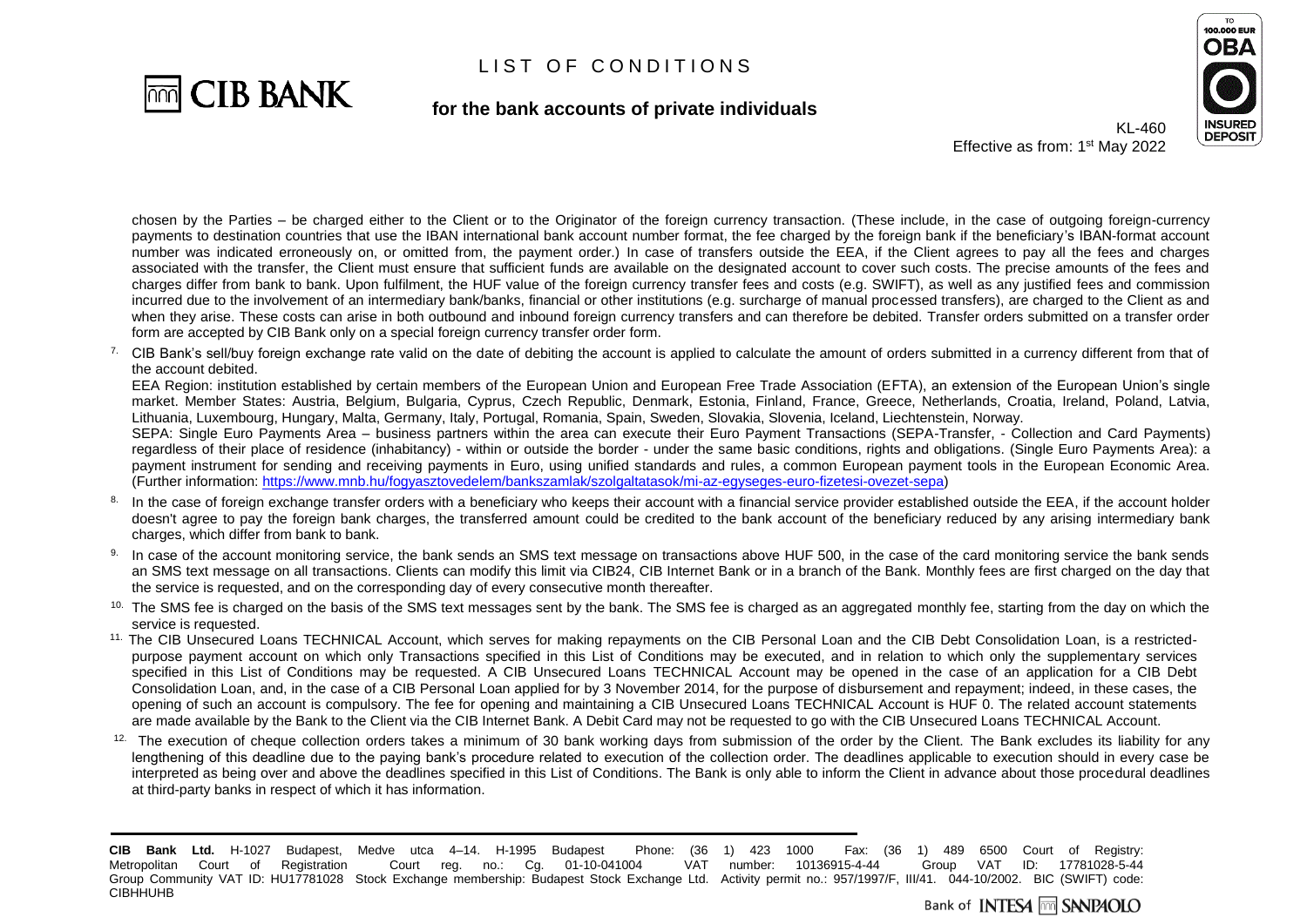

#### **for the bank accounts of private individuals**



KL-460 Effective as from: 1<sup>st</sup> May 2022

- 13. Besides the commission related to the given transaction, the Principal's bank account is debited with the costs and commissions lawfully charged by Magyar Posta Zrt. that arise in connection with the executed transaction, and which are debited at the time they arise. An exception is Magyar Posta's fee charged for each money order, which is debited from the forint account at the same time as the transfer, and the payment-order's postal production fee, which is charged to the forint account at the start of the month following the month of performance together with the account management fee.
- <sup>14</sup> Fee applicable in the case of an agreement concluded after 8 August 2013 with regard to the sending or making available of the monthly statement via an Electronic Service, with the proviso that in every case the first paper-based monthly statement for the given month is free of charge.
- <sup>15</sup>The first paper bank statement for each month is always free of charge.
- <sup>16</sup> Service is not yet available in CIB Bank mobile application, CIB Bank Online. After the launch of CIB Bank mobile application, CIB Bank Online the Bank will continuously introduce new services in the application and CIB Bank Online till 31 December 2021. The Bank will inform customers 5 days before introduction of new services in the application and CIB Bank Online by notice and Internet Bank message.
- <sup>17</sup> Clients who conclude any CIB mortgage loan contract on or after 21 March 2016 will be eligible to choose the CIB Classic Private Account with a "JZH nullás" monthly account management fee discount (discount code: JZHNUL), if they are named as the borrower/co-borrower in the contract for a CIB mortgage loan at the bank, and the account from which the repayment instalments for the loan are debited is a bank account opened in the name of the Client and eligible for this discount. CIB Classic Private Account monthly account management fee with "JZH nullás" monthly account management fee discount: The discount is 100% of the prevailing monthly account management for the CIB Classic Private Account, so the CIB Classic Private Account monthly account management fee with the "JZH nullás discount is: HUF 0. The Client is entitled to the "JZH nullás" account management fee discount for as long as the mortgage loan contract with the bank is in effect, the customer is named as the borrower/coborrower in the loan contract, and/or the account for debiting the repayment instalments of the loan is a bank account opened in the name of the Client and eligible for this discount.

With effect from the day after termination of the loan contract and/or the Client's borrower (co-borrower) status, or if the account from which the repayment instalments of the loan are debited is no longer a bank account opened in the name of the Client and eligible for this discount, then with effect from the day after its closure, the "JZH nullás" account management fee discount will be terminated and the prevailing standard terms and conditions for the CIB Classic Private Account, set out in this list of conditions, will apply in respect of the bank account. The Bank concludes a separate discount agreement with customers for the use of the discount. A prerequisite for provision of the discount is the conclusion of an agreement on the use of the "JZH nullás" discount for the CIB Classic Private Account. The discount may not be combined with any other discounts related to bank accounts – except the "BAB nullás" account management fee discount for CIB Classic Private Account.

- <sup>18</sup> If a Client decides to change their existing bank account to the CIB Classic Private Account with the "JZH nullás" monthly account management fee discount having concluded a mortgage loan contract on or after 21 March 2016, then the change of account will be free of charge.
- <sup>19</sup> The bank-switch fee is debited during the bank switching process regulated by Government Regulation 263/2016. (VIII. 31.), if the affected current account regulated by this list of conditions – will be closed in the process. The bank-switch fee is a fee incurred in connection with the bank switching process when the Bank acts as the old payment service provider and it has to be payed in addition to the account closing fee in case of contracts signed on or after 01.01.2017.A
- <sup>20</sup> With CIB 5, 10 'Minősített Fogyasztóbarát' Home Loan [Customer-friendly Home Loan], the transaction fee of Bank-to-bank GIRO transfers and Intrabank transfers (transferring the loan to the seller or to the lender bank in case of refinancing) is HUF 0 in case of 'Induló díj' Promotion No starting fees promotion].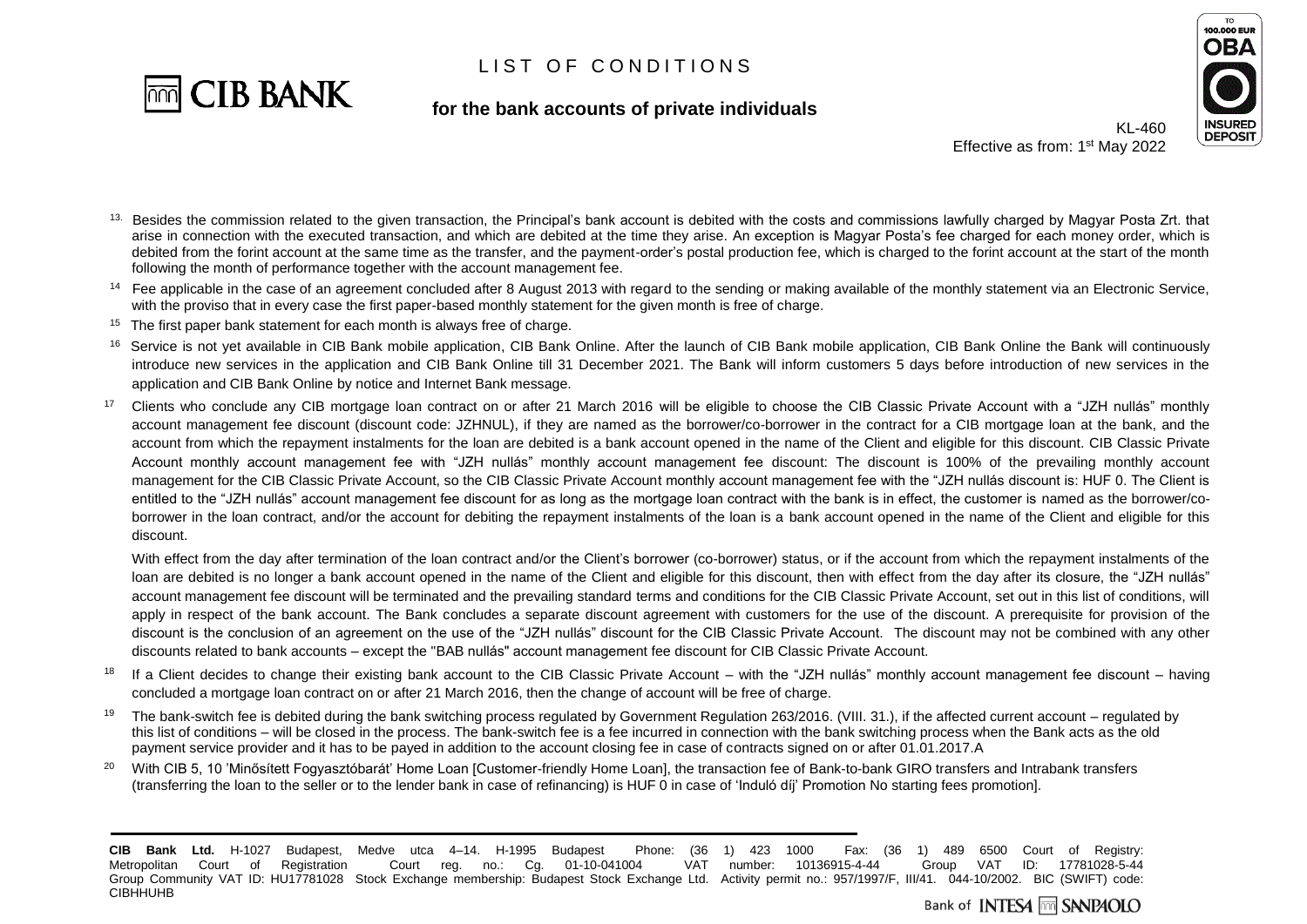

#### **for the bank accounts of private individuals**



KL-460 Effective as from: 1<sup>st</sup> May 2022

In the case of CIB Babaváró loan, the GIRO interbank transfer linked to the loan, and the in-bank transfer fee (the fee for transferring the loan to the Bank providing the refinanced loan in connection with the loan refinance) shall in all cases be HUF 0.

- $^{21}$ . Clients who conclude any CIB 'Babaváró' Loan contract on or after 1 July 2019 will be eligible to choose the CIB Classic Private Account with a "BAB nullás" monthly account management fee discount (discount code: BABNUL), if they are named as the borrower/co-borrower in the contract for a CIB 'Babaváró' Loan at the bank, and the account from which the repayment instalments for the loan are debited is a bank account opened in the name of the Client and eligible for this discount. CIB Classic Private Account monthly account management fee with "BAB nullás" monthly account management fee discount: The discount is 100% of the prevailing monthly account management for the CIB Classic Private Account, so the CIB Classic Private Account monthly account management fee with the "BAB nullás" discount is: HUF 0. The Client is entitled to the "BAB nullás" account management fee discount for as long as the CIB 'Babaváró' Loan contract with the bank is in effect, the customer is named as the borrower/co-borrower in the loan contract, and/or the account for debiting the repayment instalments of the loan is a bank account opened in the name of the Client and eligible for this discount. With effect from the day after termination of the loan contract and/or the Client's borrower (co-borrower) status, or if the account from which the repayment instalments of the loan are debited is no longer a bank account opened in the name of the Client and eligible for this discount, then with effect from the day after its closure, the "BAB nullás" account management fee discount will be terminated and the prevailing standard terms and conditions for the CIB Classic Private Account, set out in this list of conditions, will apply in respect of the bank account. The Bank concludes a separate discount agreement with customers for the use of the discount. A prerequisite for provision of the discount is the conclusion of an agreement on the use of the "BAB nullás" discount for the CIB Classic Private Account. The discount may not be combined with any other discounts related to bank accounts – except the "JZH nullás" account management fee discount for CIB Classic Private Account.
- $^{22}$ . If a Client decides to change their existing bank account to the CIB Classic Private Account with the "BAB nullás" monthly account management fee discount having concluded a CIB 'Babaváró' Loan contract on or after 1 July 2019, then the change of account will be free of charge.
- $23$ . The sale of the asset has been terminated by the Bank and cannot be replaced by the same instrument.

All the Bank's costs in excess of the usual costs, incurred in relation to the provision of services to the Client – especially the costs of any authority procedures, the costs of using an assistant, the costs of using legal and other advisors, as well as mailing costs and stamp duty – shall be borne by the Client.

**24.** The CIB Continental HUF Bank Account, CIB XL Átutalási HUF Private Account will be terminated by the Bank on 31.12.2021. Simultaneously with the termination, these bank accounts will be converted into CIB Classic Private Accounts, thus from 01.01.2022 the conditions of the CIB Classic Private Account will be applied, except for the following transactions:

In case of CIB Continental HUF Bank Account:

| Monthly account management fee        | <b>HUF 708</b> |
|---------------------------------------|----------------|
| Fee for a change of account signatory | <b>HUF 273</b> |
| <b>FORINT TRANSACTIONS</b>            |                |
| Bank-to-bank GIRO transfer            |                |

**CIB Bank Ltd.** H-1027 Budapest, Medve utca 4–14. H-1995 Budapest Phone: (36 1) 423 1000 Fax: (36 1) 489 6500 Court of Registry: Metropolitan Court of Registration Court reg. no.: Cg. 01-10-041004 VAT number: 10136915-4-44 Group VAT ID: 17781028-5-44 Group Community VAT ID: HU17781028 Stock Exchange membership: Budapest Stock Exchange Ltd. Activity permit no.: 957/1997/F, III/41. 044-10/2002. BIC (SWIFT) code: **CIBHHUHB**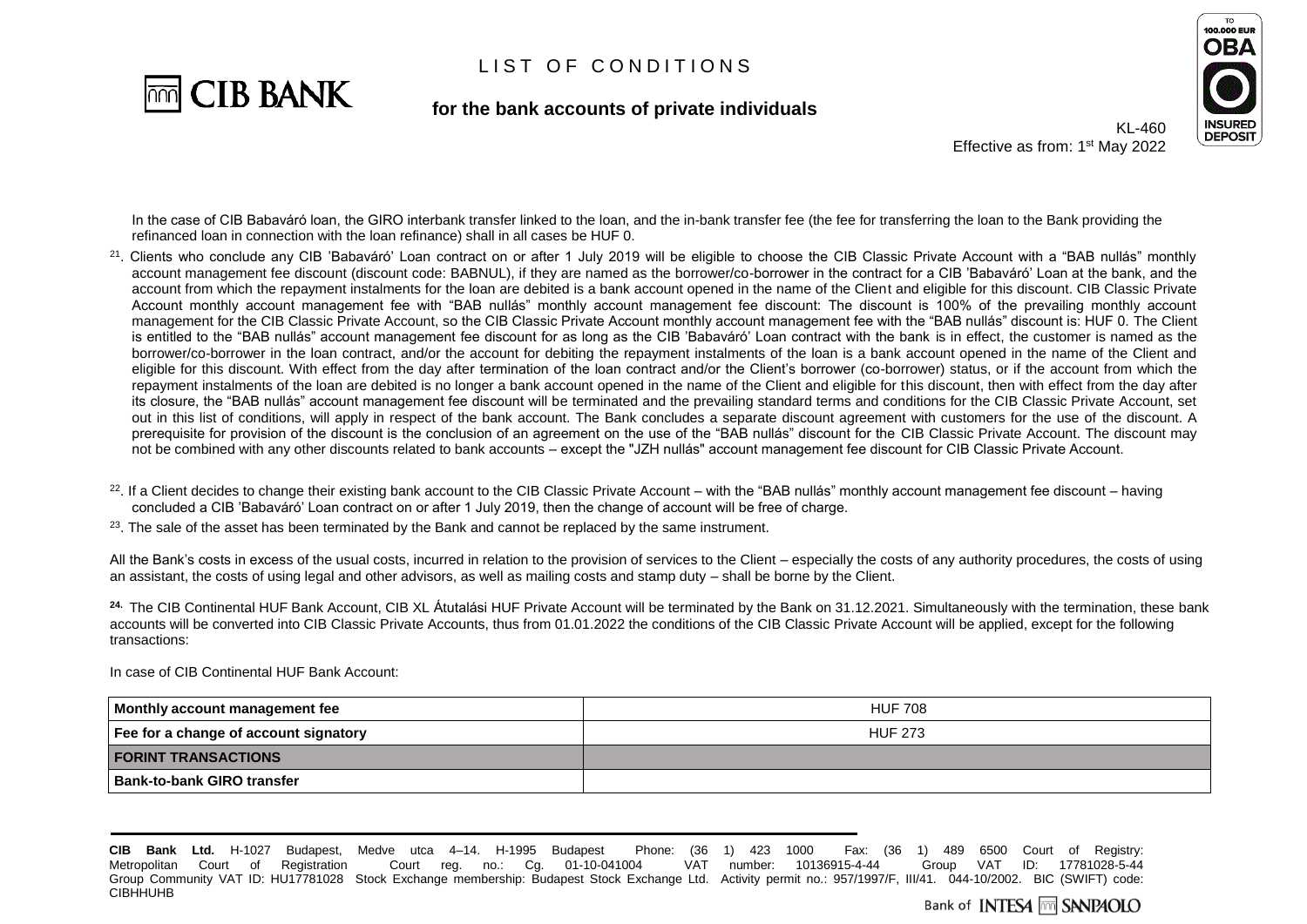

#### **for the bank accounts of private individuals**



Effective as from:

| KL-460                   | l<br>L |
|--------------------------|--------|
| 1 <sup>st</sup> May 2022 |        |

| <b>CIB24</b>                                                | 0,292%, min. HUF 351, max HUF 45 923     |
|-------------------------------------------------------------|------------------------------------------|
| Paper-based service, on Electronic Signature Pad            | 0,908%, min. HUF 760, max. HUF 47 861    |
| Intrabank transfer                                          |                                          |
| CIB <sub>24</sub>                                           | 0,592%, min. HUF 342, max. HUF 51 547    |
| Paper-based service, on Electronic Signature Pad            | 0.766%, min. HUF 590, max. HUF 53 724    |
| Transfer between the Client's own accounts kept at CIB Bank |                                          |
| Paper-based service, on Electronic Signature Pad            | 0,145%, min. HUF 302, max. HUF 7 591     |
| Execution of a standing order via the GIRO system           | <b>HUF 174</b>                           |
| Cash withdrawal from cash desk in a bank branch             | 1,367%, min. HUF 1 203, max. HUF 143 909 |

In case of CIB XL Átutalási HUF Private Account:

| <b>FORINT TRANSACTIONS</b>                                      |       |
|-----------------------------------------------------------------|-------|
| Instant Bank-to-bank GIRO transfer                              |       |
| CIB Internet Bank, CIB Bank mobile application, CIB Bank Online | HUF 0 |
| CIB TPP channel                                                 | HUF 0 |
| <b>Bank-to bank GIRO transfer</b>                               |       |
| CIB Internet Bank, CIB Bank mobile application, CIB Bank Online | HUF 0 |
| CIB TPP channel                                                 | HUF 0 |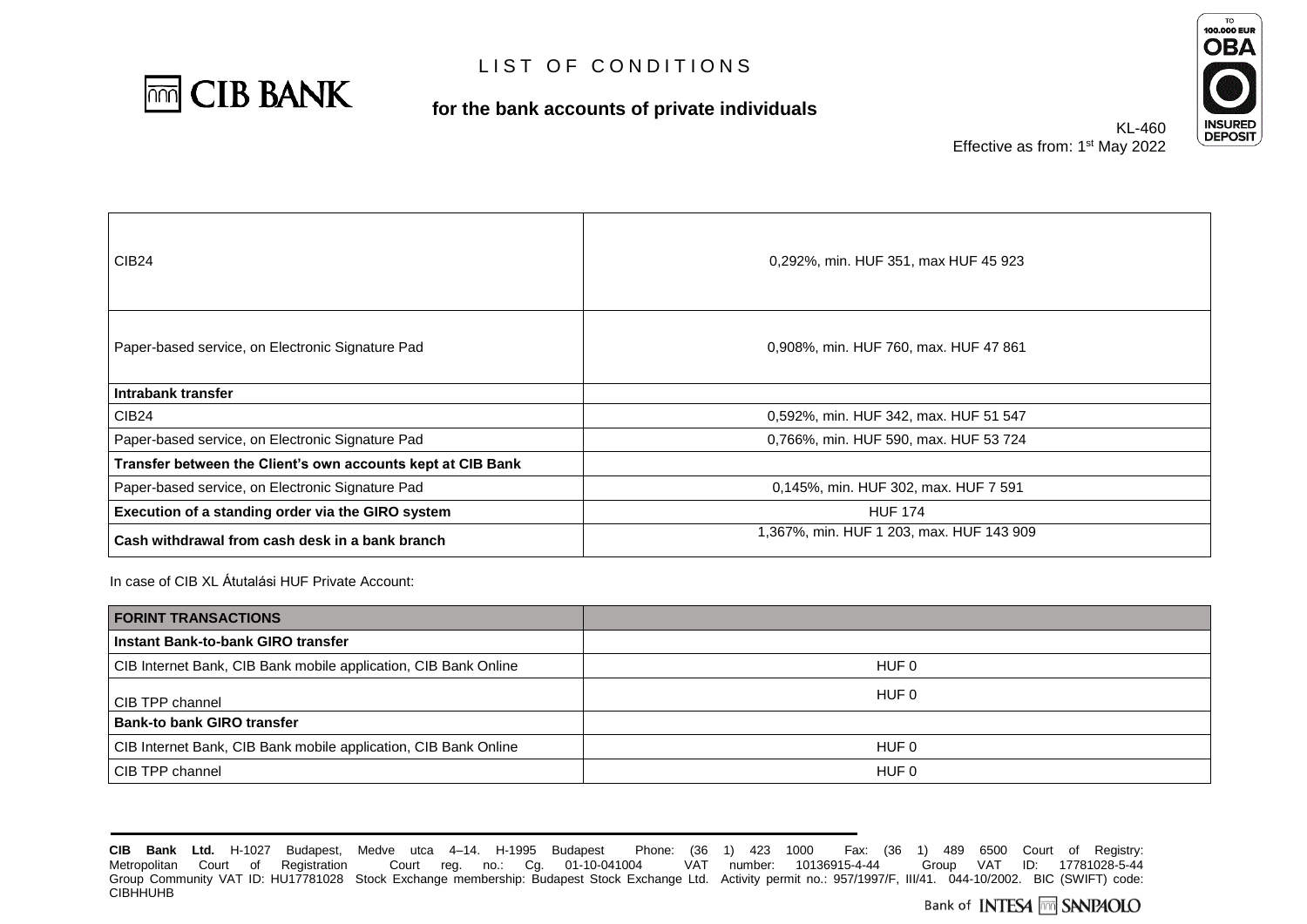

#### **for the bank accounts of private individuals**



KL-460 Effective as from: 1<sup>st</sup> May 2022

| <b>CIB24</b>                                                                                                              | HUF 0                                 |
|---------------------------------------------------------------------------------------------------------------------------|---------------------------------------|
| Paper-based service, on Electronic Signature Pad                                                                          | 0,908%, min. HUF 760, max. HUF 47 861 |
| Instant Intrabank transfer                                                                                                |                                       |
| CIB Internet Bank, CIB Bank mobile application, CIB Bank Online                                                           | HUF 0                                 |
| CIB TPP channel                                                                                                           | HUF 0                                 |
| Intrabank transfer                                                                                                        |                                       |
| CIB Internet Bank, CIB Bank mobile application, CIB Bank Online                                                           | HUF 0                                 |
| CIB TPP channel                                                                                                           | HUF 0                                 |
| <b>CIB24</b>                                                                                                              | HUF 0                                 |
| Paper-based service, on Electronic Signature Pad                                                                          | 0,766%, min. HUF 590, max. HUF 53 724 |
| Transfer between the Client's own accounts kept at CIB Bank                                                               |                                       |
| CIB Internet Bank, CIB Bank mobile application, CIB Bank Online                                                           | HUF 0                                 |
| CIB TPP channel                                                                                                           | HUF 0                                 |
| <b>CIB24</b>                                                                                                              | HUF 0                                 |
| Paper-based service, on Electronic Signature Pad                                                                          | 0,145%, min. HUF 302, max. HUF 7 591  |
| Execution of a standing order via the GIRO system                                                                         | HUF 0                                 |
| Fee charged upon successful execution of a direct debit                                                                   | HUF 0 / transaction                   |
| Notification of limit breach                                                                                              | HUF <sub>0</sub>                      |
| Deposit with a postal cash transfer order, postal installed voucher,<br>postal subsequent setup, postal resettling        | HUF <sub>0</sub>                      |
| Postal payment order <sup>13</sup><br>(The Bank does not offer this service as a paper-based service after<br>01.03.2012) | HUF <sub>0</sub>                      |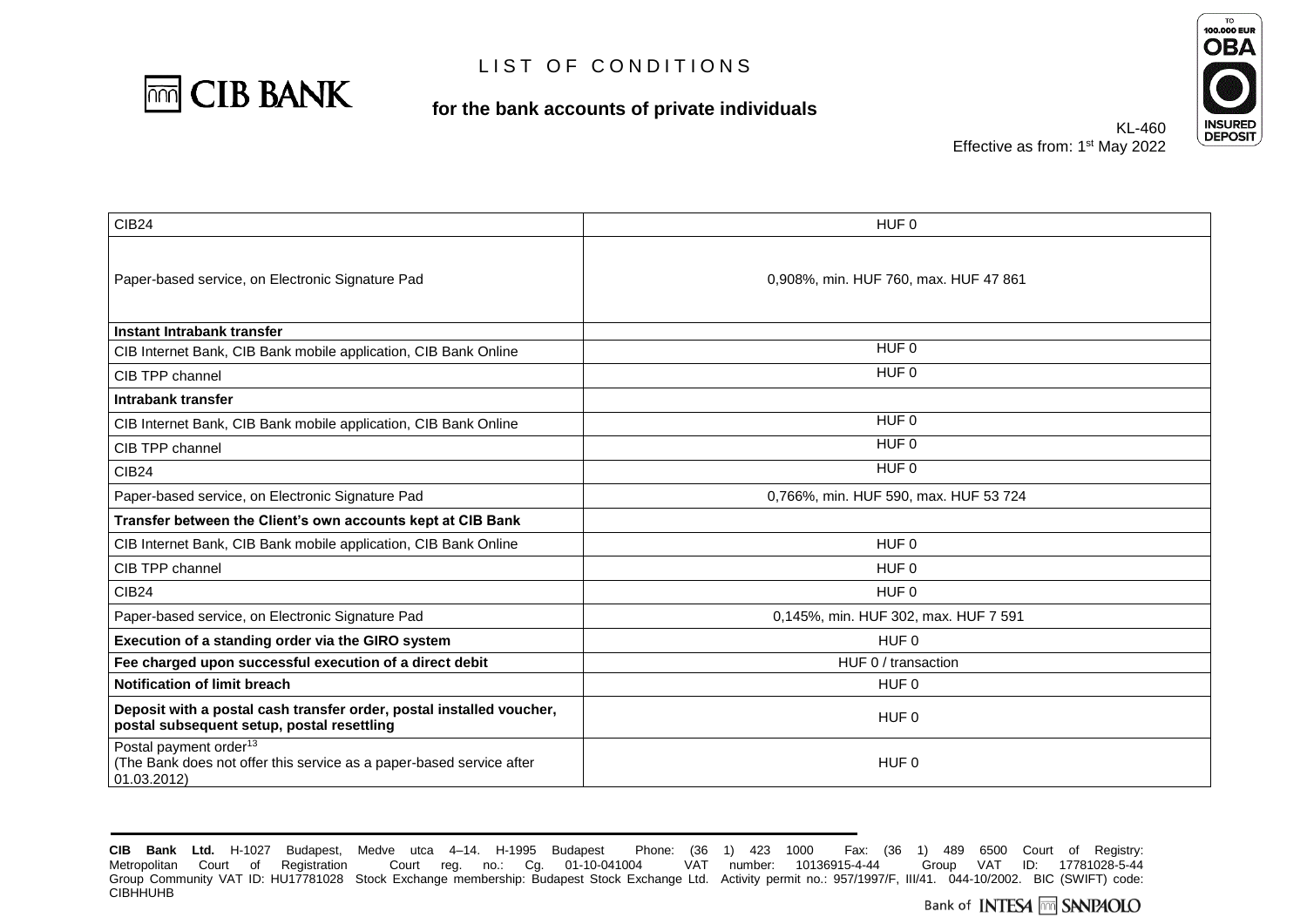

#### **for the bank accounts of private individuals**



KL-460 Effective as from: 1<sup>st</sup> May 2022

| Fee for the modification or cancellation of a standing order                                       |                                          |
|----------------------------------------------------------------------------------------------------|------------------------------------------|
|                                                                                                    | HUF <sub>0</sub>                         |
| Cash withdrawal from cash desk in a bank branch                                                    | 1,367%, min. HUF 1 203, max. HUF 143 909 |
| <b>ELECTRONIC SERVICES</b>                                                                         |                                          |
| <b>CIB Internet based Electronic Services (CIB Internet Bank)</b>                                  |                                          |
| Subscription fee for security SMS text messages (notification of logins and<br>blocking)           | HUF 0                                    |
| Fees for password generator                                                                        |                                          |
| Token usage fee                                                                                    | HUF 0                                    |
| Easy Token usage fee (Sales of this product will be discontinued from 15.<br>02.2019.)             | HUF 0                                    |
| CIB mobilToken usage fee                                                                           | HUF 0 / month / user                     |
| <b>CIB Mobilbank</b>                                                                               |                                          |
| Security text messages on transactions performed with a CIB bank card<br>(card monitoring service) | HUF 0                                    |
| Text messages about debits and credits on the bank account (account-<br>monitoring service)        | HUF 0                                    |

<sup>25.</sup> The CIB Continental Foreign Currency Account, CIB XL Átutalási Foreign Currency Account will be terminated by the Bank on 31.12.2021. Simultaneously with the termination, these bank accounts will be converted into CIB Classic Foreign Currency Accounts, thus from 01.01.2022 the conditions of the CIB Classic Private Account will be applied, except for the following transactions:

 $\overline{a}$ 

In case of CIB Continental Foreign Currency Account:

**CIB Bank Ltd.** H-1027 Budapest, Medve utca 4–14. H-1995 Budapest Phone: (36 1) 423 1000 Fax: (36 1) 489 6500 Court of Registry: Metropolitan Court of Registration Court reg. no.: Cg. 01-10-041004 VAT number: 10136915-4-44 Group Community VAT ID: HU17781028 Stock Exchange membership: Budapest Stock Exchange Ltd. Activity permit no.: 957/1997/F, III/41. 044-10/2002. BIC (SWIFT) code: **CIBHHUHB**